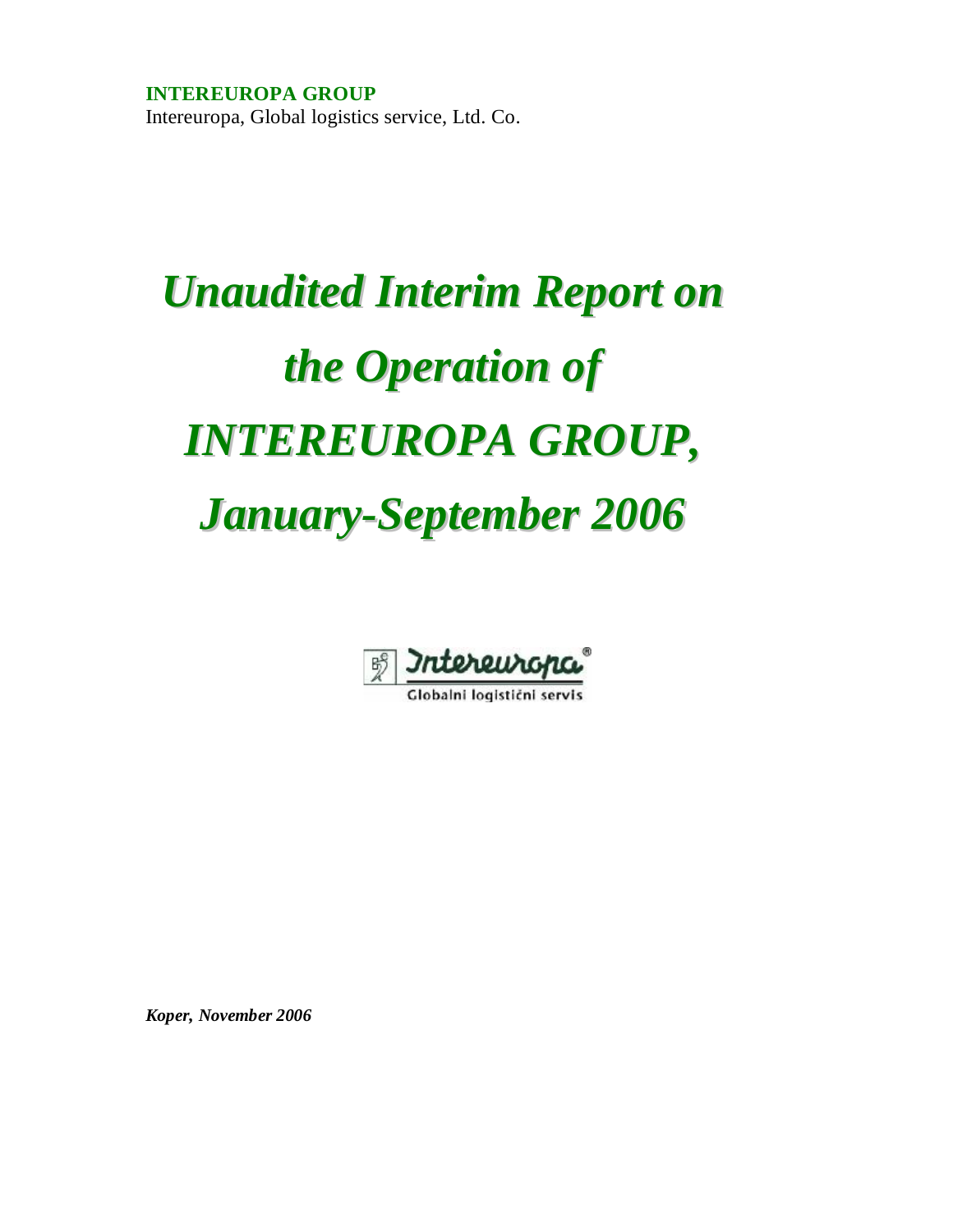The Company INTEREUROPA d.d. is publishing this *Unaudited Interim Report on the Operation of Intereuropa Group, January - September 2006,* in compliance with the Securities Market Act and Ljubljana Stock Exchange Rules.

The unaudited consolidated and non-consolidated financial statements have been prepared in accordance with the provisions of International Financial Reporting Standards (IFRS).

The Report is available at the Company's registered office at Vojkovo nabrežje 32, 6504 Koper.

*Unaudited Interim Report on the Operation of Intereuropa Group, January-September 2006* will also be published on the web site of Intereuropa d.d. [www.intereuropa.si,](http://www.intereuropa.si) on 17 November 2006.

## *C O N T E N T S*

| A.                                                                            |  |
|-------------------------------------------------------------------------------|--|
|                                                                               |  |
|                                                                               |  |
|                                                                               |  |
|                                                                               |  |
|                                                                               |  |
|                                                                               |  |
|                                                                               |  |
|                                                                               |  |
| <b>B.</b>                                                                     |  |
|                                                                               |  |
|                                                                               |  |
|                                                                               |  |
|                                                                               |  |
| 2. FINANCIAL STATEMENTS OF THE PARENT COMPANY INTEREUROPA D.D., WITH NOTES 23 |  |
|                                                                               |  |
|                                                                               |  |
|                                                                               |  |
| $\mathbf{C}$                                                                  |  |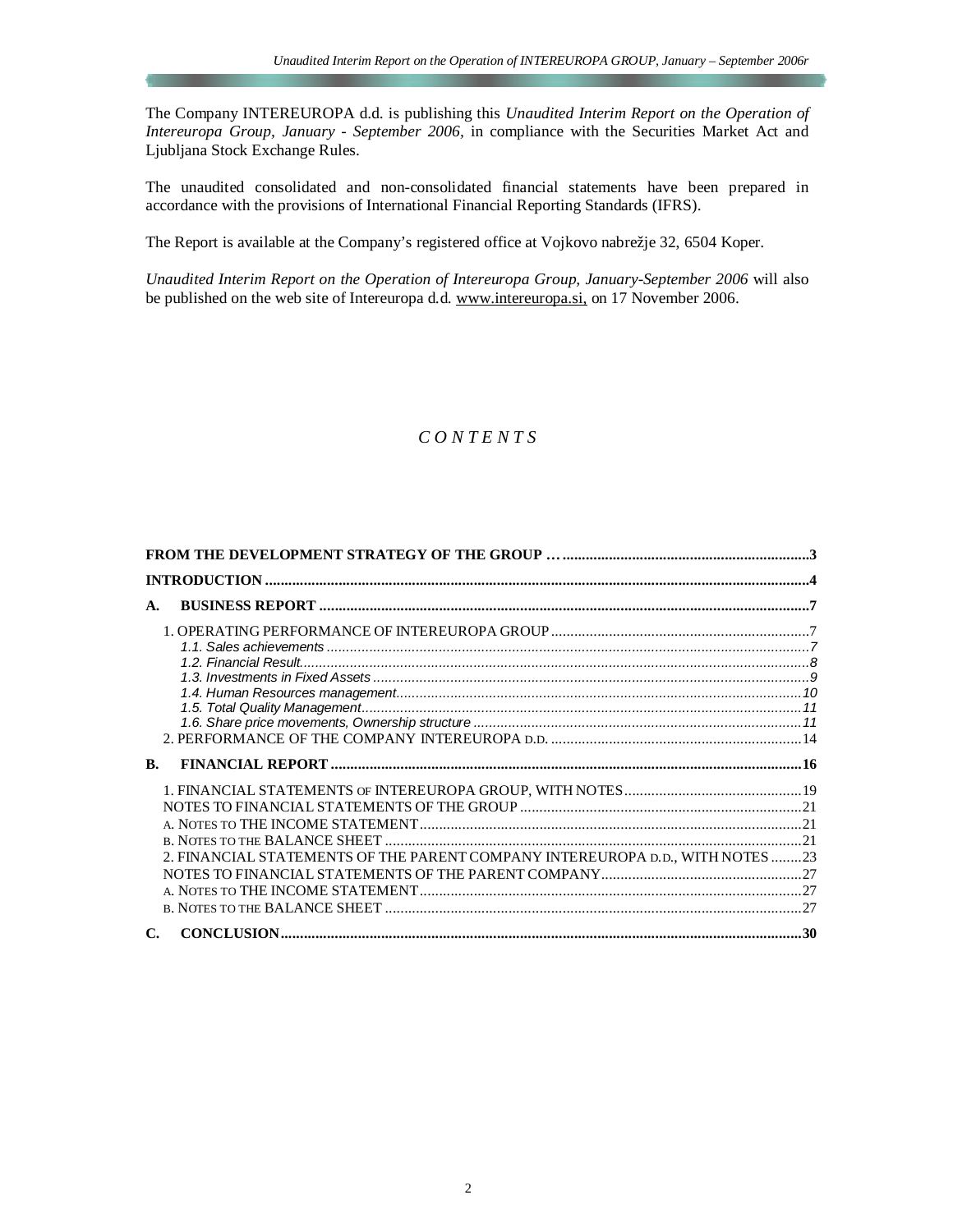# **FROM THE DEVELOPMENT STRATEGY OF THE GROUP …**

## **Our corporate vision:**

To be clearly recognisable as the leading provider of comprehensive logistics services in Central and South-Eastern Europe.

The motto we pursue is: »From partial to integral logistics services."

## **Mission Statement:**

To optimally meet the demand for logistics services to the complete satisfaction of our customers.

## **Our values:**

Professional approach to customers; Flexibility and Adaptability, Responsibility, Team work, and Appreciation of Employees.

For the term 2006-2011, we have set the following financial goals:

|                                 | mio SIT |        |        |        |        |        | Average<br>growth rate |
|---------------------------------|---------|--------|--------|--------|--------|--------|------------------------|
|                                 | 2006    | 2007   | 2008   | 2009   | 2010   | 2011   | 11/05                  |
| <b>Net Sales Revenues</b>       | 52.578  | 58.575 | 66.364 | 74.928 | 84.344 | 92.301 | 10,0%                  |
| <b>EBITDA</b> (Earnings Before  | 4.909   | 5.388  | 6.260  | 7.215  | 8.219  | 9.080  | 11,7%                  |
| Interest, Tax, Depreciation and |         |        |        |        |        |        |                        |
| Amortisation)                   |         |        |        |        |        |        |                        |
| <b>Operating Result</b>         | 2.318   | 2.712  | 3.477  | 4.323  | 5.143  | 5.871  | 17,7%                  |
| Net Profit or Loss              | 2.014   | 2.124  | 2.698  | 3.332  | 3.947  | 4.493  | 6,9%                   |
|                                 |         |        |        |        |        |        |                        |
| Assets                          | 66.245  | 68.963 | 72.641 | 76.314 | 81.115 | 83.855 | 4,4%                   |
| Capital                         | 42.704  | 42.909 | 43.614 | 44.803 | 46.441 | 48.442 | 2,3%                   |
|                                 |         |        |        |        |        |        |                        |
| Net Return on Equity*           | 4,9%    | 5,2%   | 6,6%   | 8,0%   | 9.3%   | 10,2%  |                        |
| Net Return on Assets            | 3,0%    | 3.1%   | 3,7%   | 4,4%   | 4,9%   | 5,4%   |                        |

\*Capital - Net Profit or Loss

Source: Intereuropa Corporate Vision and Development Strategy for the Period 2006 - 2011

**By 2011,** the Intereuropa Group will become the largest and best performing logistics provider in Slovenia and in the countries of the South-Eastern and Central Europe.

This will be achieved by:

- Consolidation, expansion and strengthening of the position in the Slovenian logistics market,
- Penetration to, and new business policy in the markets in which Intereuropa is already present,
- New businesses and logistics projects in the markets of Central Asia.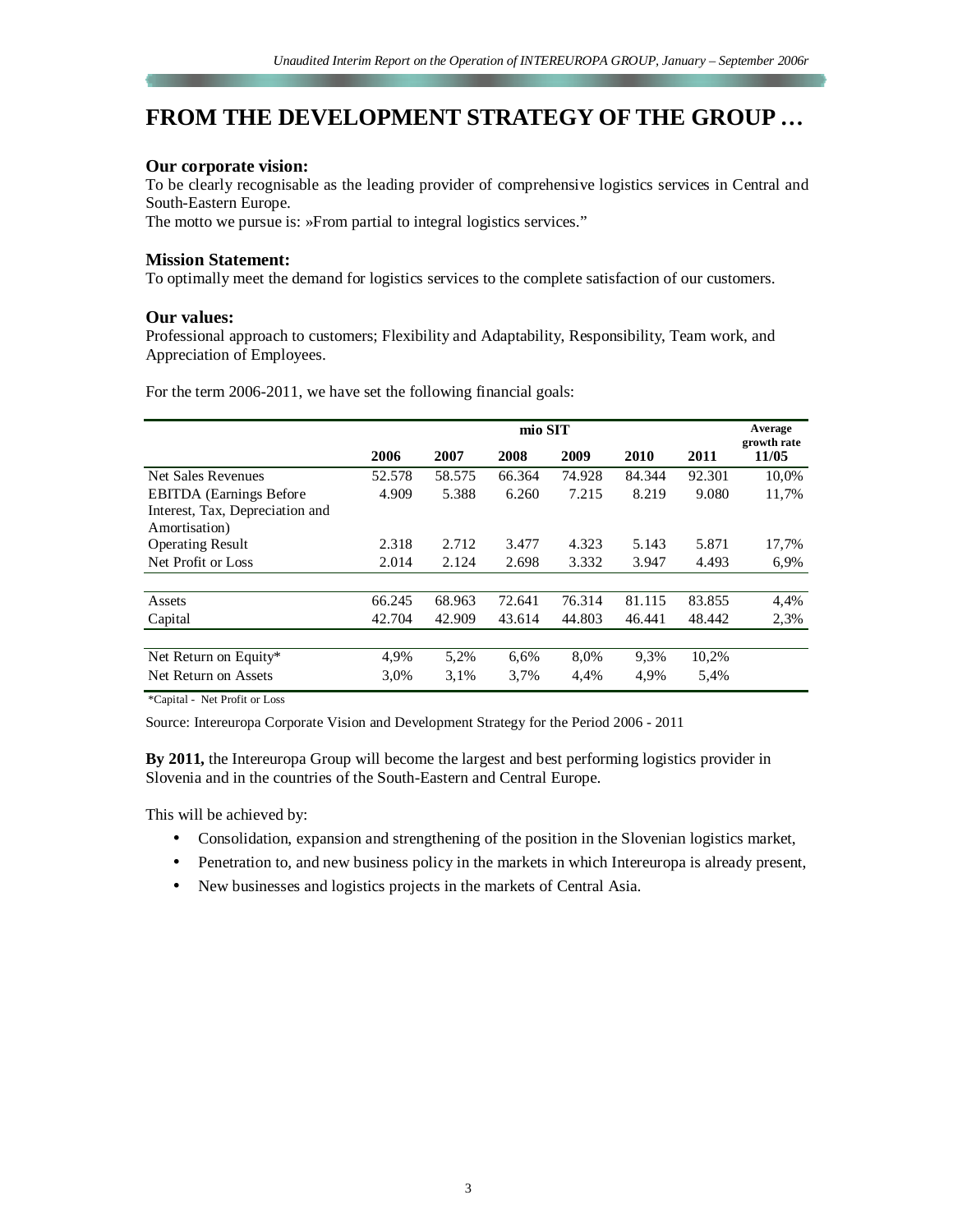# **INTRODUCTION**

During the first Nine Months, the Group's net sales revenues came to SIT 38.4 billion, which was only one percent below the planned result. Compared with the same period 2005, that means a 4.3% growth p.a.

With the net profit that outstripped the plan by 6.5%, we were able to achieve the net return on equity of 4.9%. Accordingly, our planned financial results for the first Nine Months were fulfilled.

## **The key achievements of this period:**

- Net Sales Revenues à SIT 38.4 billion
- Net Profit à SIT 1.5 billion
- Net Return On Equity  $\hat{a}$  4.9 %

## **Most important events in the reporting period:**

- With effect of 1 January 2006, Intereuropa d.d. has started to apply the International Financial Reporting Standards as adopted by the European Union in the corporate financial statements.
- On 17 January 2006, the new Managing Board of Intereuropa d.d. was appointed. Mr Andrej Lovšin, M.A., was appointed President, and Mr Zvezdan Markežič as Deputy President of the Managing Board. On 20 June, Mrs. Ondina Jonke was appointed Labour Relations Executive, upon the proposal by the Works Council, as the third Member of the Managing Board. .
- On 22 February, the new Managing Board presented the corporate vision and development strategy for the term 2006-2011, as well as the plans for the current year (2006); accordingly, the organizational changes were introduced to support a unified control and management of the business segments on the level of the Group.
- By the Stock Swap Agreement of 6 February between INFOND HOLDING finančna družba, d.d. and the Slovenian Restitution Fund "Slovenska odškodninska družba, d.d. (the so-called "SOD"), the latter acquired 474,926 shares of Intereuropa d.d.
- On 10 April Intereuropa Transport d.o.o. inaugurated 17 new trucks. The investment was worth EUR 2.1 million.
- On 1 July, our daughter company Intereuropa Skopje (Macedonia) acquired the status of authorised economic operator as the first freight forwarder in Macedonia, which means faster service on higher quality level for our customers.
- At the beginning of July, the company Intereuropa Kosova L.L.C. started operating, as the first Slovenian logistics operator in the market of Kosovo. It is a new logistical terminal measuring 1,800qm, comprising storage areas and offices, already occupied by qualified staff.
- On 3 July, the official opening ceremony for the Logistical Centre Logatec was held; the new facility is located at the important junction on the V and X transport corridor. The first phase of the new facility measuring 8,100qm, the production facility for additional work with 1,100 qm and an office building with 1,070qm, also offering outdoor storage surrounding the distribution centre, is one of the most advanced logistical facilities within the Intereuropa Group.
- On 6 July, Intereuropa signed a letter of intent on business cooperation with Luka Koper, Pošta Slovenije (Slovenian Post) and Holding SŽ (Slovenian Railways). It relates to a projectbased integration among the a.m. corporations, aiming to undertake an organized venture and a concerted action in the European and global market as providers of logistical services.
- In the  $15<sup>th</sup>$  Annual General Meeting of Intereuropa d.d. held on 7 July, the shareholders adopted the Annual Report 2005 and resolved on the appropriation of accumulated profit, adopted the changes and amendments to the Statute of the Company and the Rules of Procedure of the General Meeting, and appointed the audit firm for the year 2006.
- In July 2006, the shareholders of Banka Koper, d.d. (Intereuropa d.d., Istrabenz d.d., Luka Koper d.d. and Sanpaolo IMI) signed a new Shareholders Agreement to extend the validity of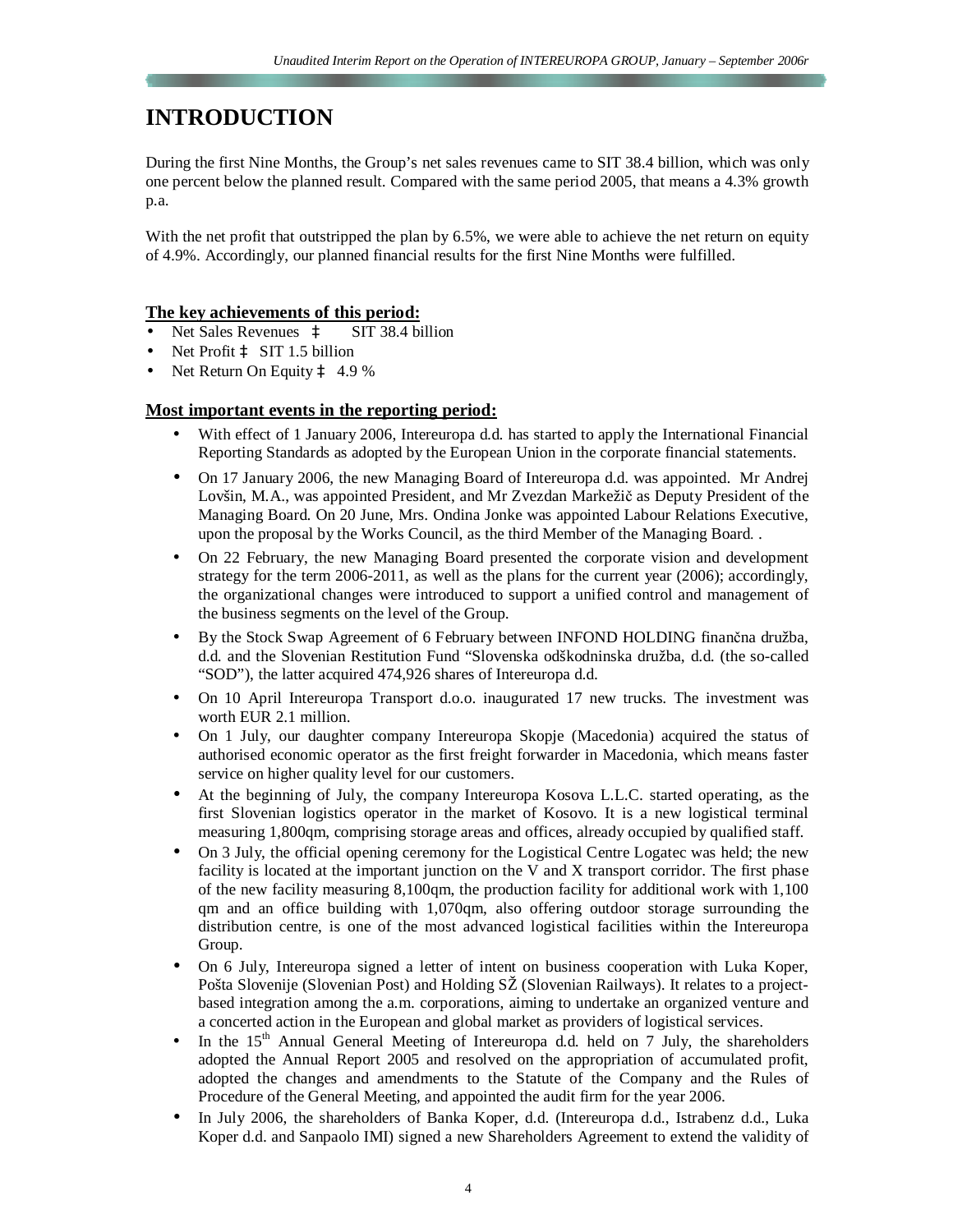the essential elements of the current Agreement for additional five years: Retaining the ownership shares by the biggest Slovenian shareholders, as well as the present style in the Management and Administration of the Bank.

- In September, Intereuropa assigned its Regional Manager to Shanghai, in order to research and analyze the possibility for entrance in the distant markets, in particular in China.
- 6. In September 2006, the Group has opened a newly built logistics terminal in Prishtina. This Logistics Terminal in Prishtina will be underlying for building up the Company's presence in the Kosovo market.
- In September 2006, Intereuropa concluded a contract with the Slovenian national airline Adria Airways, on long-term strategic cooperation in international flights in Kosovo. The envisioned annual value of the business exceeds 3 million EUR.
- In the middle of September, Intereuropa sold its 24.28% share in Adriafin, Svetovanje in upravljanje finančnih poslov, d.o.o., Koper (Consultancy and Finance Services) to the companies Istrabenz, d.d. and Luka Koper d.d.;
- In September 2006, Intereuropa organized special air transport for Litostroj Ulitki the biggest casting ever produced in Slovenia, so heavy that only a very large freight aircraft could carry, i.e. the second largest freight plane in the world.
- In September 2006, the Companies Intereuropa d.d. and DZS d.d. expressed a mutual intent for cooperation in the business segments of logistics in countries in which they both operate.
- 26. In the same month, Intereuropa delivered in the Logistical Centre Logatec 70 new trucks, purchased for its affiliated companies in Slovenia, Croatia, Bosnia and Herzegovina, Serbia, Macedonia, Russia and the Ukraine. The Investment value is EUR 7.2 million. On this occasion, Intereuropa also delivered to the Ambassadors of countries, to which the new trucks were allocated, the Letter of Intent assuming the commitment by Intereuropa to sponsor the transportation for the National Galleries, based in those countries, for art exhibits destined to international exhibitions in one year's term, valued EUR 20,000.

#### **Most important events after the closing of the accounting period:**

- In October, Intereuropa donated SIT 2,016,067.00 to the General Hospital in Izola to purchase a modern mobile electrocardiograph (ECG)
- Moreover, Intereuropa sponsored the Conference on Port Management and Logistics, held on 18 and 19 October in Portorož.
- Within the competition for the best annual report 2005, organized by Finance (the daily business paper), Intereuropa d.d. was rewarded for the best annual report in the category Corporate Governance.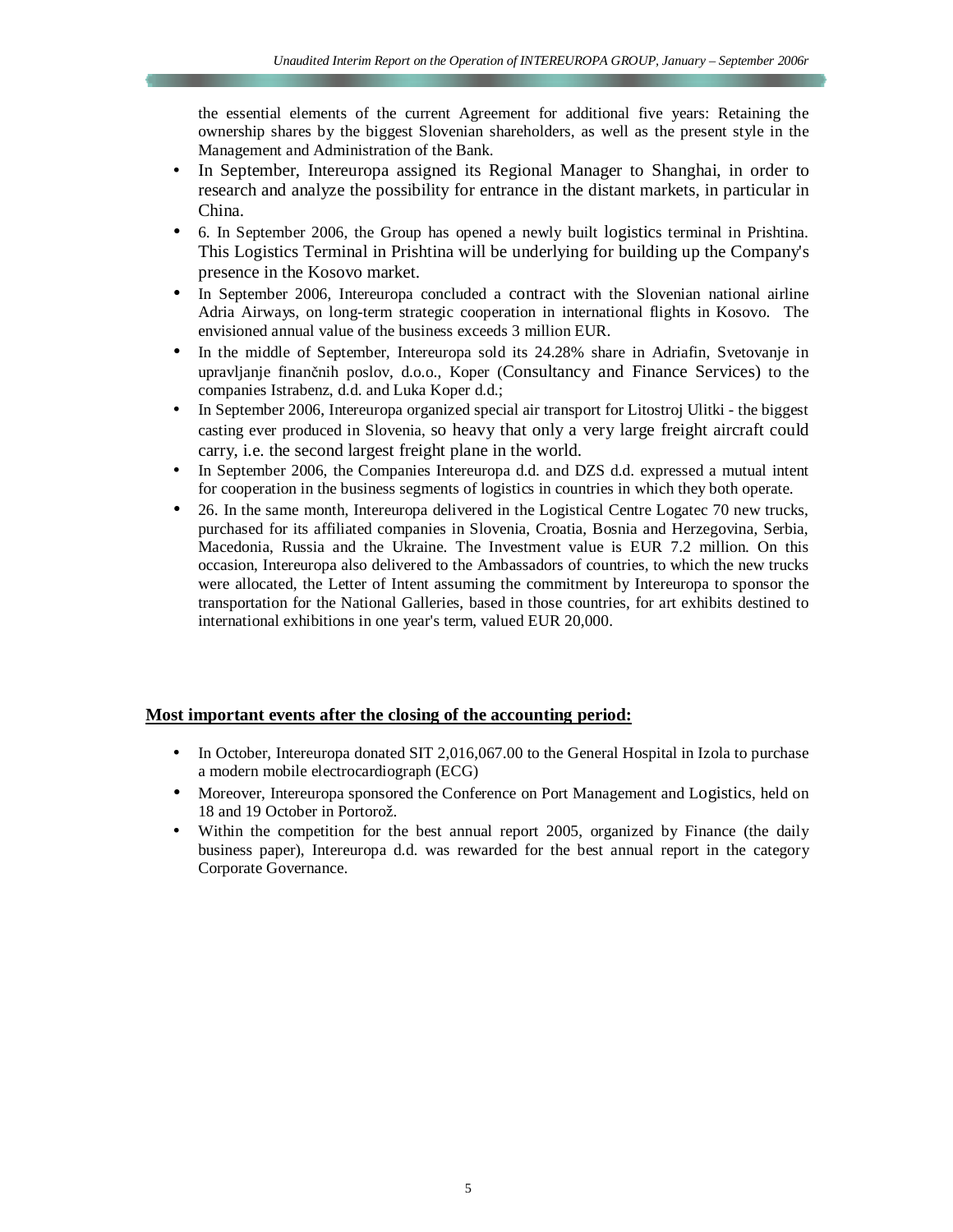## **Consolidated Companies**

As of 30 September 2006, the INTEREUROPA GROUP comprised the controlling company INTEREUROPA d.d. (the Parent) and the following consolidated and associated companies:

*Table: Consolidated companies of the Intereuropa Group, and the shareholding by the Parent Company as of 30.09.2006* 

|                | <b>Consolidated companies</b>                                  | <b>Stake</b> |
|----------------|----------------------------------------------------------------|--------------|
| 1              | Intereuropa Transport d.o.o., Koper                            | 100,00 %     |
| $\overline{2}$ | Interagent d.o.o., Koper (Shipping Agency)                     | 100,00 %     |
| 3              | Intereuropa IT d.o.o., Koper                                   | 100,00 %     |
| 4              | Interzav d.o.o., Koper (Insurance Broker)                      | 71,28 %      |
| 5              | Intereuropa, Logističke usluge d.o.o., Zagreb                  | 99,94 %      |
| 6              | Intereuropa Sajam, d.o.o., Zagreb (Croatia)                    | 51,00 %      |
| 7              | Intereuropa RTC d.d., Sarajevo (BiH)                           | 89,29 %      |
| 8              | Intereuropa Skopje d.o.o., Skopje (Macedonia)                  | 99,56%       |
| 9              | Intereuropa - East d.o.o., Moscow (Russia)                     | 100,00 %     |
| 10             | A.D. Interjug AS, Belgrade (Serbia)                            | 73,62 %      |
| 11             | TEK ZahidTransServis, Uzhgorod, (the Ukraine)                  | 66,67 %      |
| 12             | Intereuropa S.A.S., Saint Pierre de Chandieu<br>(France)       | 67,60 %      |
| 13             | Intereuropa Transport & Spedition GmbH, Troisdorf<br>(Germany) | 90,48 %      |
| 14             | Schneider & Peklar GmbH, Vienna (Austria)                      | 100,00 %     |
| 15             | Intereuropa Kosova 1.1.c., Prishtina                           | 90,00%       |

*Table: Associated companies and the controlled company of the Intereuropa Group, and the shareholding by the Parent Company as of 30.09.2006* 

| <b>Associated company</b>        | <b>Stake</b> |
|----------------------------------|--------------|
| AC-Interauto d.o.o., Koper       | 40,00 %      |
| <b>Controlled company</b>        | <b>Stake</b> |
| Intereuropa-FLG d.o.o. Liubliana | 50,00%       |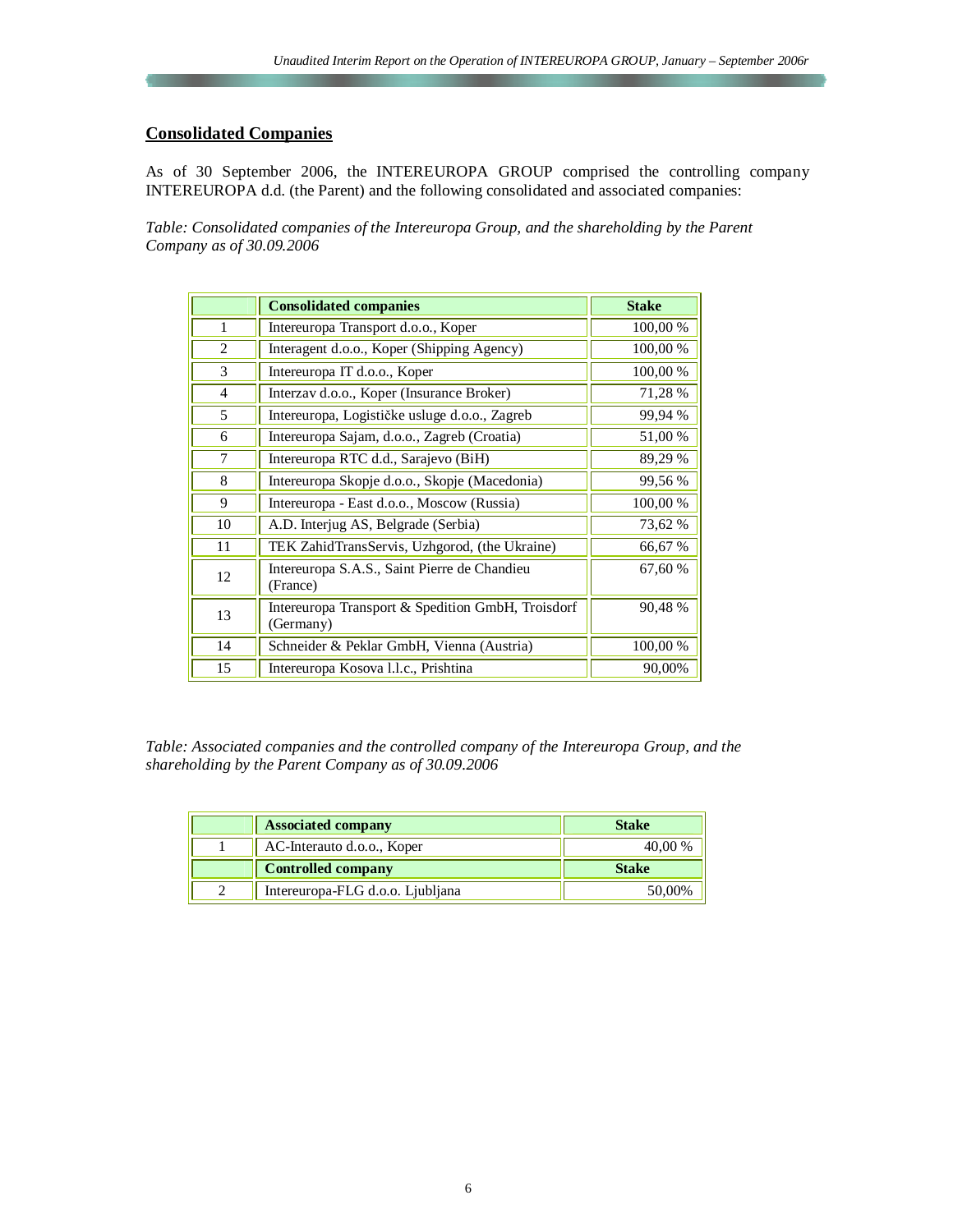# **A. BUSINESS REPORT**

## *1. OPERATING PERFORMANCE OF INTEREUROPA GROUP*

## **1.1. Sales achievements**

During the first Nine Months 2006, the Group generated net sales revenues SIT 38.4 billion and exceeded by 4.3% the results achieved in the first nine months of 2005. Taking into account the seasonal nature of the sales, we were able to realize 73% of the annual sales plan, which was only one percent below the planned result for the nine-months operation.

Under the sales-dependent dynamic pattern, applied to exclude the seasonal impact on the sales and clearly present the sales trends during the year, the first Nine Months represent 74% of the annual sales plan.

The underachievement of the plan can be primarily attributed to the deficit by the companies Schneider & Peklar GmbH, Austria, and Intereuropa Transport d.o.o., in which additional activities for the improvement of performance were already adopted.

| <b>Business Area</b>      | <b>Jan-Sep</b><br>2006 | <b>Structure</b> | <b>Index</b><br><b>2006/Plan</b> | <b>Index</b><br>2006/2005 |
|---------------------------|------------------------|------------------|----------------------------------|---------------------------|
| Continental services      | 22.548                 | 59%              | 95                               | 100                       |
| Logistical solutions      | 3.897                  | 10%              | 107                              | 117                       |
| Intercontinental services | 10.977                 | 29%              | 102                              | 109                       |
| <b>Other Services</b>     | 969                    | 3%               | 123                              | 127                       |
| <b>TOTAL</b>              | 38.390                 | 100%             | 99                               | 104                       |

*Table: Net sales revenues of the Intereuropa Group according to business segments, in million SIT* 

| Table: Net sales revenues of the Intereuropa Group according to countries, in million SIT |  |  |
|-------------------------------------------------------------------------------------------|--|--|
|-------------------------------------------------------------------------------------------|--|--|

|        | <b>Country</b>  | <b>Jan - Sep</b><br>2006 | <b>Structure</b> | <b>Index</b><br><b>2006/Plan</b> | <b>Index</b><br>2006/2005 |
|--------|-----------------|--------------------------|------------------|----------------------------------|---------------------------|
|        | Slovenia        | 26.583                   | 69%              | 100                              | 103                       |
| ◠<br>∠ | Croatia         | 6.078                    | 16%              | 103                              | 108                       |
| 3      | Other countries | 5.730                    | 15%              | 87                               | 104                       |
|        | <b>TOTAL</b>    | 38.390                   | 100%             | 99                               | 104                       |

The **Continental Services** Division represents 59% of the net sales revenues of the Group. The sales results have not achieved the targets. That can be mainly attributed to the poor performance by the Austrian affiliate, and Intereuropa Transport d.o.o., as well as the transfer of a part of operations to Intereuropa-FLG d.o.o. In the former, the Managing Board has already adopted the measures (such as new management, streamlining the number and structure of staff), and assigned technical and commercial assistance to Austria to develop new services and improve the performance.

Before the end of term (September), the new daughter company started operating in Kosovo with scheduled groupage lines between Slovenia and Kosovo. Moreover, the fleet of vehicles was increased to support more active sales, in particular in Continental Services.

The **Logistical Solutions** Division represents 10% of the net sales revenues of the Group. It has been more successful than last year and exceeded the plan as well. Thanks to the expansion of storage capacities in the Slovenian and Croatian part of the corporate network, and setting up seven logistical centres (Slovenia, Croatia, BiH), the physical volume of the goods processed and the sales turnover, as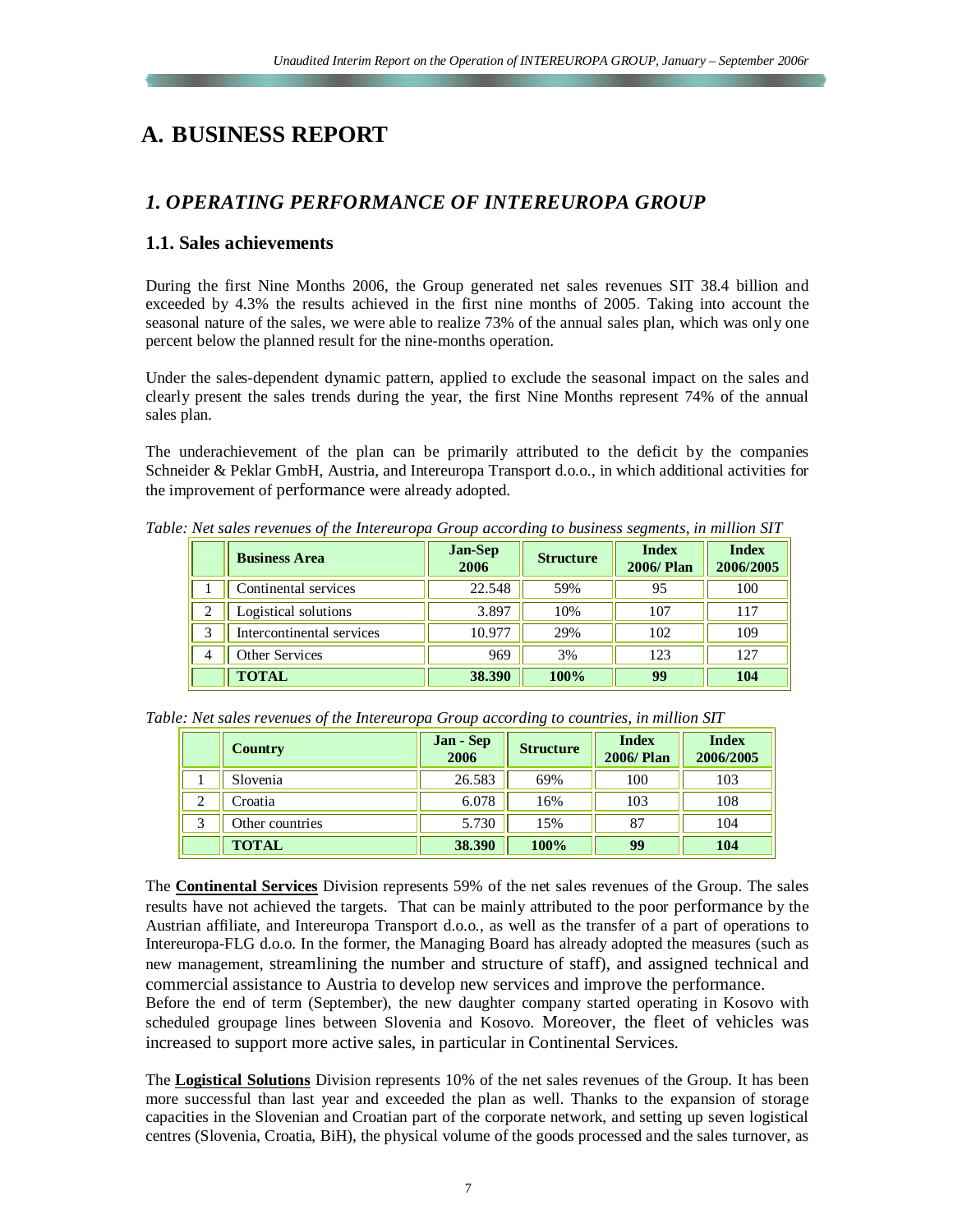well as the form of services ranging from simple to complex logistics projects have greatly increased. Since September, the newly founded company in Kosovo has additional 1,800 square meters of storage areas, which will add to the future results on the Group level.

The **Intercontinental Services** Division represents 29% of the net sales revenues of the Group and is both above the plan and the comparable achievement a year ago. *Sea-freight*, with the major share contributed in Koper, has improved as a result of the activities launched in the first half-year, primarily in RO-RO services thanks to higher number of cars handled. The Shipping agency Interagent d.o.o. remains behind the targets, which can be attributed to unexpected decline in business with the shipping company Norasia Containers Lines. In view of this product, activities were launched to seek new shipowners and other services. The highest growth rates were achieved by the *UPS* and *Airfreight.* In the *UPS* product, the Slovenian branch has the lead, in Croatia it is the Intereuropa Sajam Zagreb (Fairs & Exhibition Logistics), while in *Air-freight*, the Brnik branch and the Company based in Belgrade (Serbia) are the best performing companies.

## **1.2. Financial Result**

On the Group level, the Net Profit for the Nine Months 2006 outstripped the plan<sup>1</sup> by 7% in the reporting period, and the planned Earnings Before Interest, Taxes, Depreciation and Amortisation (EBITDA) was achieved as well.

However, the Operating Profit/Loss is exposed to some intensified activities aiming to improve the productivity in the Group (expanding the corporate network, marketing and direct sales, new projects). The Net Profit achieved remains on the level of last year, though comparison with the year 2005 does not give a clear picture on the operating trends due to one-off impacts /events.

| <b>Item / Index</b>                                       | Jan - Sep<br>2006 | <b>Plan</b><br>2006 | Jan-<br><b>Sep</b><br>2005 | <b>Index</b><br>2006/<br>Plan | <b>Index</b><br>2006/200<br>5 |
|-----------------------------------------------------------|-------------------|---------------------|----------------------------|-------------------------------|-------------------------------|
| Net Sales Revenue                                         | 38.390            | 38.925              | 36.798                     | 99                            | 104                           |
| EBITDA*                                                   | 3.412             | 3.416               | 3.500                      | 100                           | 97                            |
| <b>Operating Result</b>                                   | 1.444             | 1.472               | 1.539                      | 98                            | 94                            |
| Net Profit or Loss                                        | 1.521             | 1.427               | 1.520                      | 107                           | 100                           |
| Net Sales Revenue per employee /month<br>(in SIT million) | 2,013             | 2,087               | 1.960                      | 96                            | 103                           |
| Added value per emoployee /month (in<br>SIT million)      | 0,547             | 0,550               | 0.545                      | 99                            | 100                           |

*Tables: Financial results of the Intereuropa Group for January-September 2006, in million SIT* 

*\* EBITDA: Earnings before interest, tax, depreciation and amortisation* 

| <b>Item / Index</b>                              | 30.09.<br>2006 | Plan<br>31.12.200<br>o | 31.12.<br>2005 | <b>Index</b><br>2006/<br><b>Plan</b> | <b>Index</b><br>2006/200 |
|--------------------------------------------------|----------------|------------------------|----------------|--------------------------------------|--------------------------|
| Balance Sheet Total*                             | 64.737         | 66.245                 | 63.695         | 98                                   | 102                      |
| $Capital*$                                       | 41.847         | 42.704                 | 42.190         | 98                                   | 99                       |
| Short-term Assets /Short-term Liabilities        | 1,10           | 1,19                   | 1,14           | 93                                   | 96                       |
| Net Return on Equity (in %-yearly basis)<br>$**$ | 4,9%           | 4,9%                   | 4.9%           | 101                                  | 101                      |

*\* as of the last day of the reporting period, \*\* average capital of the reporting period* 

 $\frac{1}{1}$  The plan comprises the seasonal impact on the sales, while the indirect costs (except the cost of holiday allowance) have been presented linearly  $(q_{12})$ .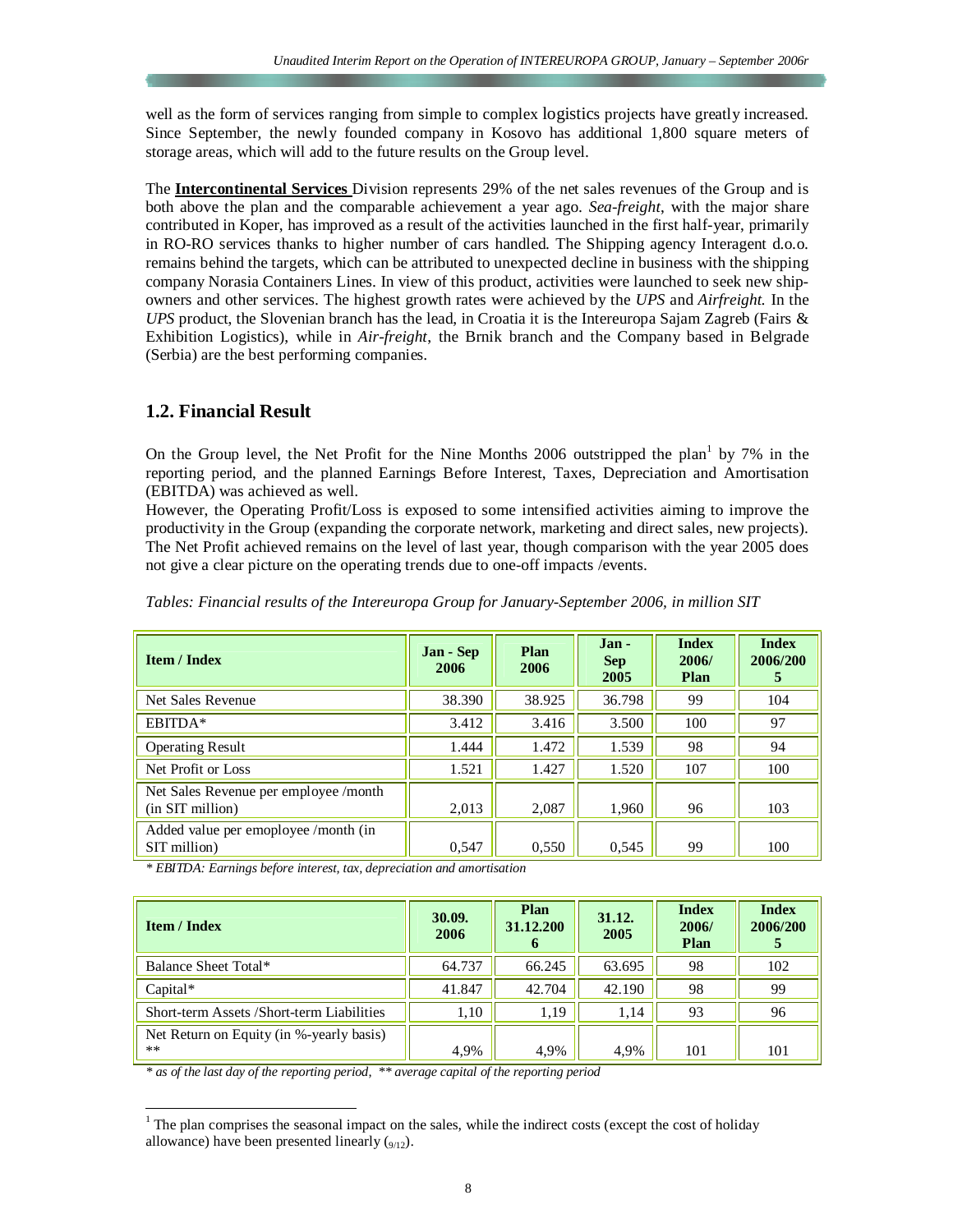Net Return On Equity, on the annual level, is rising both in comparison with the plan and the year 2005, amounting to 4.9%. We envision that the value of assets and capital at the year-end will exceed the last year's achievement, as well as the planned value. High financial stability of the Group is assured by a high share of equity in assets (65%) and a favourable Current Ratio (short-term assets/ short-term liabilities), pointing to good solvency of the Group.

*Table: Financial results of the Intereuropa Group for January-September 2006 for the purpose of comparison, after one-off events in 2005 and the effect of Conversion to IFRS were excluded, in million SIT* 

|                         | Jan - Sep<br>2006 | Jan - Sep<br>2005 | <b>Index</b><br>2006/2005 |
|-------------------------|-------------------|-------------------|---------------------------|
| EBITDA*                 | 3.264             | 3.050             | 107                       |
| <b>Operating Result</b> | 1.296             | 1.089             | 119                       |
| Net Profit or Loss      | 1.410             | .167              |                           |

 *\* EBITDA: Earnings before interest, tax, depreciation and amortisation* 

These financial results are impossible to compare with the first half-year 2005 due to one-off events of last year and the transition to the International Financial Reporting Standards (IFRS). We estimate that by excluding these one-off events (the sale of real property, conversion to the IFRS), would improve this year's operating result by 19% or SIT 207 million over the figure achieved in the first nine months 2005.

## **1.3. Investments in Fixed Assets**

On the **Group level,** our investments in fixed assets totalled SIT 2,577 million in the reporting period, thereof SIT 1,106 million in real property, and SIT 1,471 million in equipment. The annual plan of investments was completed at the rate of 35.6%.

| <b>Company</b>               | <b>Real Property</b> |                    | <b>Oprema</b> |                    | <b>TOTAL</b> | $%$ of             |                       |
|------------------------------|----------------------|--------------------|---------------|--------------------|--------------|--------------------|-----------------------|
|                              | Plan*                | <b>Realisation</b> | Plan*         | <b>Realisation</b> | Plan*        | <b>Realisation</b> | annual<br>realisation |
| Intereuropa d.d.             | .167                 | 715                | 655           | 198                | 1.822        | 913                | 50,1                  |
| Other companies              | 2.869                | 391                | 2.543         | 1.273              | 5.412        | 1.664              | 30,8                  |
| <b>GROUP</b><br><b>TOTAL</b> | 4.036                | 1.106              | 3.198         | 1.471              | 7.234        | 2.577              | 35,6                  |

*Table: Overview of Investment in January-September 2006, in million SIT* 

*\* corrections = amendments to the basic plan* 

In the third quarter, we focused on investments in our daughter companies and made SIT 981 million of investments. Almost the entire amount was earmarked to the purchase of freight vehicles.

In the term January-September 2006, the Company **Intereuropa d.d**. realized investments in the amount of SIT 913 million. The biggest investment was the purchase of the warehouse in the Port of Koper (SIT 528 million), which will support the control of increased overseas goods flows. We also increased the storage facility in Vrtojba (Nova Gorica) and provided additional equipment for some other warehouses (Maribor, Ljubljana, Celje).

**Other companies in the Group** realised SIT 1,664 million of investments in Fixed Assets. More than one half of these funds was invested in new trucks and trailers, incl. equipment, for the company Intereuropa Transport d.o.o. in Slovenia, and for some Intereuropa companies in Croatia, Bosnia and Herzegovina, Serbia, Macedonia, Russia and the Ukraine. In the Croatian affiliate, Intereuropa logističke usluge d.o.o. Zagreb, the amount of SIT 76 million was invested in the bar code project, which is underlying for introducing new technology in the product Express services. Overall investments in information technology in affiliates exceeded SIT 200 million.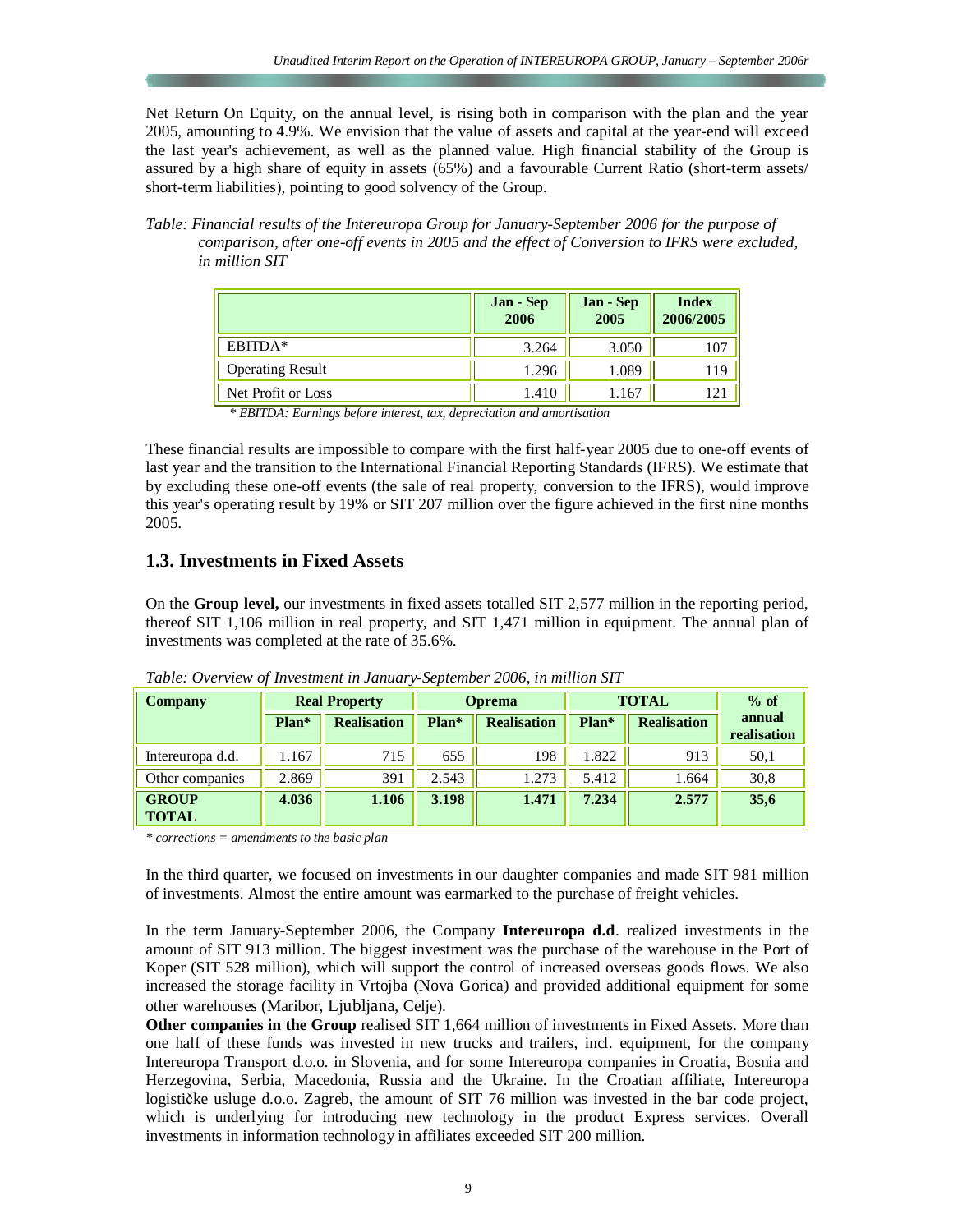## **1.4. Human Resources Management**

#### **Employment trends**

As of 30.09.2006, there were 2,250 employees in the Group, or 71 more than at the year end 2005  $(2,179)$ . The number of employees has risen in the Parent Company  $(+18)$  and in some affiliates.

| <b>Country</b>  | 30.9.2006 | 31.12.2005 | <b>Variance</b><br>30.09.06-31.12.05 | <b>Index Sep06/Dec05</b> |
|-----------------|-----------|------------|--------------------------------------|--------------------------|
| Slovenia        | 1.298     | 1.278      | 20                                   | 102                      |
| Croatia         | 590       | 587        |                                      | 101                      |
| Other countries | 362       | 314        | 48                                   |                          |
| <b>TOTAL</b>    | 2.250     | 2.179      |                                      | 103                      |

*Table: Employees in the Intereuropa Group according to countries*

#### **HR Development**

In the reporting period, one third of the employees were included in various forms of training and education to acquire new knowledge and skills, similar as last year (32%), while the number of hours spent in training /education per employee was slightly higher (7.6 h) compared to 6 hours last year). We find that our goals in education and in-service training were not achieved in the first half-year: only 27% of the plan was realised. We expect to approach the targets by the year end, in part, after the scheduled training forms involving a great number of participants are completed (training for the sales staff, IT-related training to support the products).

In the relevant period, the participants were included in training on ADR handling (dangerous goods), customs broking, language skills, computers and IT, safety at work, accounting, continental transport, and management. Based on in-service training contract with Intereuropa, 4 employees graduated from the Faculty of Maritime Studies and Transportation, and 4 employees completed the professional higher education for sales staff.

In other affiliates abroad, the most employees were participating in training in Intereuropa Zagreb d.o.o. (Croatia), who were included in language courses, computer skills and IT, forklift operation, 17 hours per employee on average. Other companies organised training for continental services and customs broking. Altogether, there were 175 employees were involved in in-service education and training in all companies abroad, comprising 9,791 hours or 10 hour per employee.

We have allocated financial aid to 15 employees (or their next of kin) in the Parent and daughter companies in Slovenia, or in terms of budget SIT 2.6 million. Overall financial aid provided by companies in the Group was SIT 1.9 million.

The occupancy in our holiday accommodation facilities was 47%, on average, like the year ago.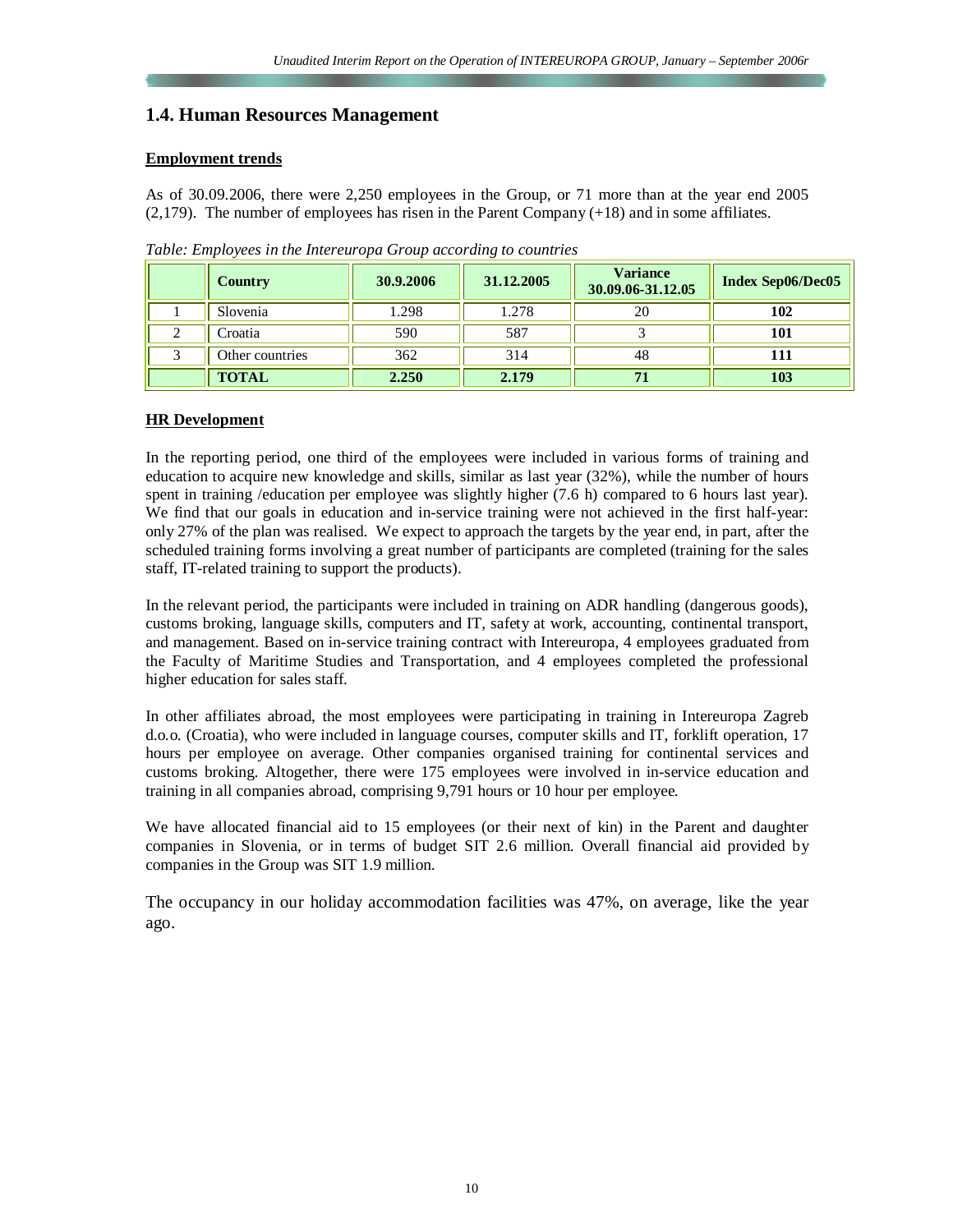## **1.5. Total Quality Management**

External audits on the certified companies in the Group pointed to a very high level of service quality for our customers. The companies Intereuropa d.d., Intereuropa, logističke usluge d.o.o., Zagreb and Intereuropa Transport d.o.o. were audited end of September. No incompliance with the ISO 8001:2000 standard was found, but the certifying authority proposed 21 instances for improvement. The next audit was announced for March 2007.

Interagent d.o.o. underwent external audit end of June and passed it successfully. Accordingly, all the certified companies have proved our customers that they satisfy all the operating standards required by ISO 9001:2000.

This 'Quality Index' represents the level of the QM system in Intereuropa and reveals for the Nine Months the following picture: Most branch offices in the Parent Company Intereuropa d.d. exceed the target quality level.

We have started with internal audits in September, and will undertake the audits of supporting processes during the next months. The quality management system is still being adapted to the new organization structure in the Company.

## **1.6. Share price movements, Ownership structure**

#### **Share Trading**

Since April this year, the average rate of Intereuropa share was growing; lately it has not fallen below SIT 6,000.00 per share despite modest monthly trading.

The average rate of IEKG share on the first trading day this year, i.e. on 3 January 2006, was SIT 5,245.38, on the last day of September 2006 it ended with SIT 6,039.92 per share. It has gained 15.1% pp during this year. The average rate of SBI20 has improved by 15.1% pp in the same period this year.

Market capitalisation on the last day of the reporting period was SIT 47,730 milllion, while the book value of the share<sup>2</sup> was SIT 4,850.35.

The Net Profit per Share ratio<sup>3</sup> in the Nine Months 2006 came to SIT 133.74 (i.e. SIT 178.33 on the yearly level).

The shareholders of Intereuropa d.d. met on 7 July 2006 in the  $15<sup>th</sup>$  Annual General Meeting and decided on the dividend payout. The dividend SIT 250 gross per share was paid out to shareholders on 31.08.2006.

-

 $2^2$  capital in thousand SIT at the end of accounting period/ number of ordinary shares issued

<sup>&</sup>lt;sup>3</sup> Net Profit or Loss/ number of ordinary shares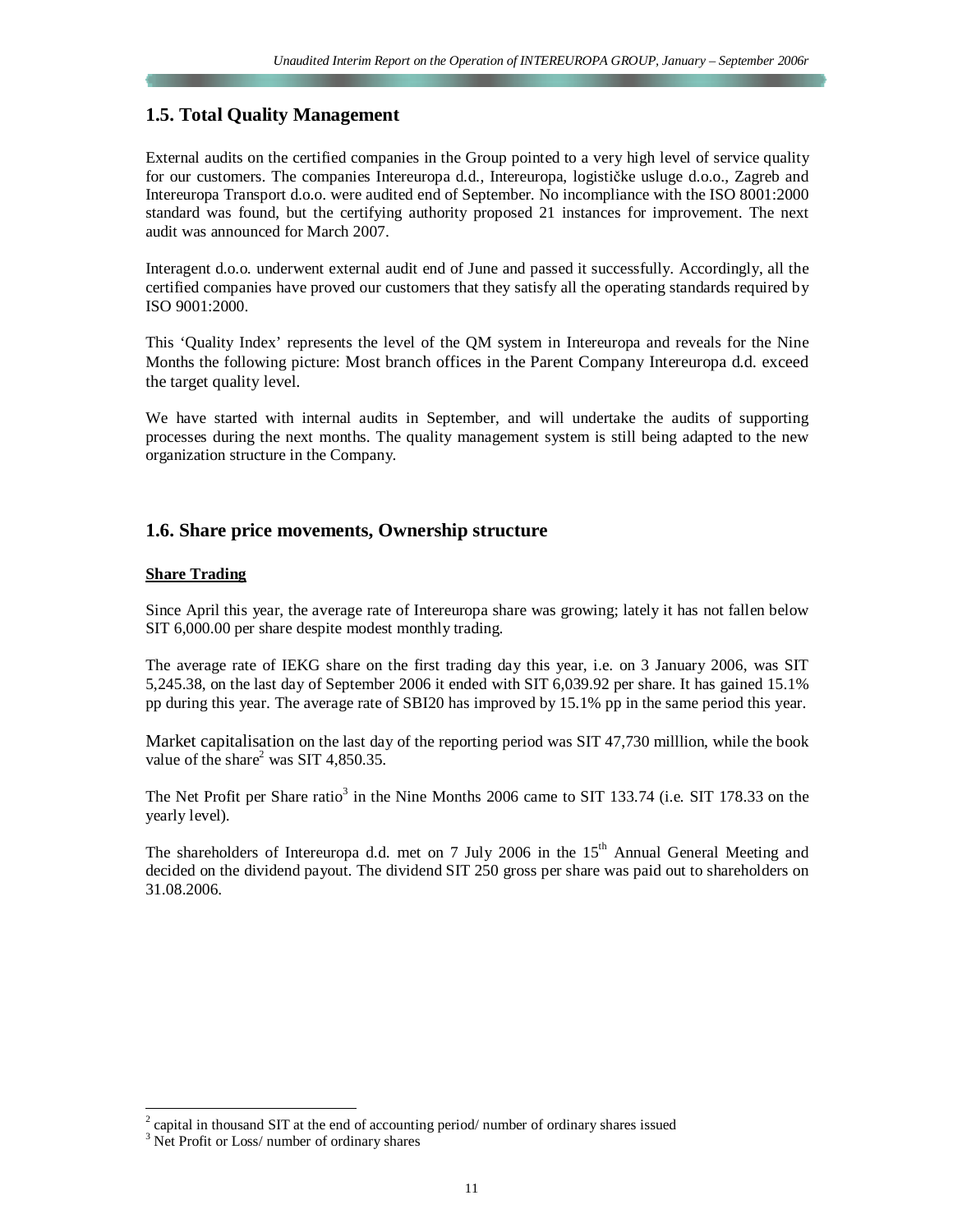

*Figure: Turnover and movement of the share price of the Intereuropa Share and the SBI20 Index in the first Nine Months 2006* 

#### **Ownership**

In the reporting period, 420,241 shares changed the holder and the trading with the IEKG share came to SIT 2,290.43 m (this figure does not include the block and applications). Taking into account the contracted purchases of IEKG shares in the first quarter of the year, when Infond holding finančna družba, d.d. sold the shares to the Slovenian Restitution Fund (SOD), 895,167 shares (or 7.6% of all shares) changed their shareholder in total, or 11.33% of all IEKG shares.

On 30.09.06, there were 4,293 shareholders entered in the Share Register of Intereuropa d.d., or 139 shareholders less than on  $31<sup>st</sup>$  December 2005.

|                                  | 30.09.2006           |              | 31.12.2005           |              | <b>Index</b> | No. of              |  |  |
|----------------------------------|----------------------|--------------|----------------------|--------------|--------------|---------------------|--|--|
|                                  | <b>No. of Shares</b> | <b>Stake</b> | <b>No. of Shares</b> | <b>Stake</b> | sep06/dec05  | <b>Shareholders</b> |  |  |
| <b>Individuals</b>               | 1.628.481            | 20.61%       | 1.671.726            | 22,52%       | 97           | 4.091               |  |  |
| - of which employees             | 584.165              | 7.60%        | 636.525              | 8,05%        | 92           | 536                 |  |  |
| Luka Koper (Port)                | 1.960.513            | 24,81%       | 1.940.513            | 23,20%       | 101          |                     |  |  |
| Other companies                  | 586.543              | 7,42%        | 601.981              | 7,62%        | 97           | 135                 |  |  |
| Financial companies              | 2.459.688            | 31,12%       | 2.895.931            | 36,63%       | 85           | 60                  |  |  |
| Kapitalska družba<br>(KAD)       | 792.262              | 10.03%       | 792.262              | 10.03%       | 100          | 5                   |  |  |
| Slovenska<br>odškodninska družba | 474.926              | 6.01%        |                      |              |              |                     |  |  |
| <b>TOTAL</b>                     | 7.902.413            | 100,00%      | 7.902.413            | 100,00%      |              | 4.293               |  |  |

*Table: The shareholders structure as of 30.09.06* 

*\* Includes KSPPS, KVSP in SODPZ, PPS (First Pension Fund)*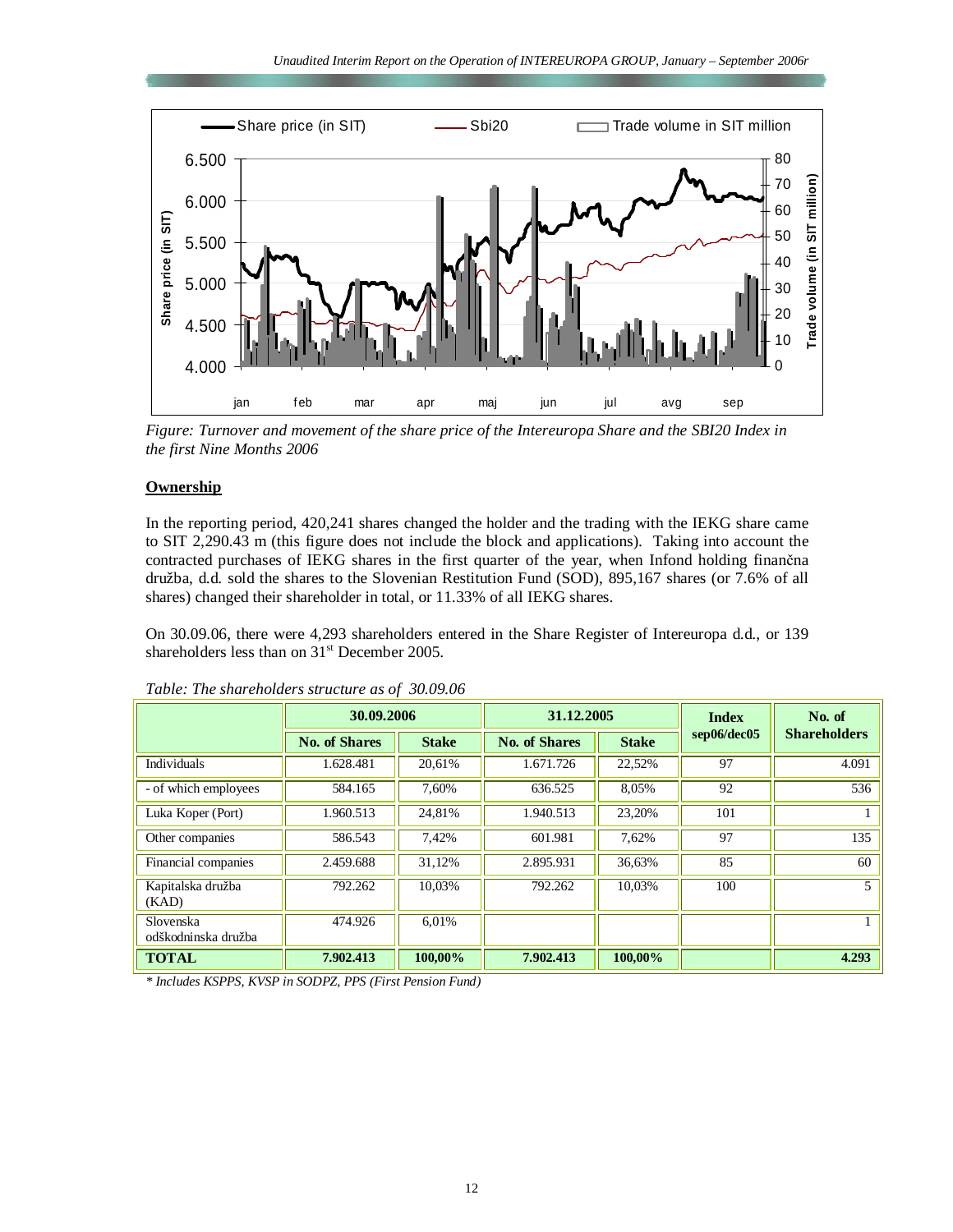|    | <b>Shareholder</b>                         | No. of<br><b>Shares</b><br>30.09.2006 | <b>Stake</b><br>30.09.2006 | No. of<br><b>Shares</b><br>31.12.2005 | <b>Stake</b><br>31.12.2005 | <b>Index</b><br>sep06/<br>dec <sub>05</sub> |
|----|--------------------------------------------|---------------------------------------|----------------------------|---------------------------------------|----------------------------|---------------------------------------------|
|    | LUKA KOPER, D.D.                           | 1.960.513                             | 24,81%                     | 1.940.513                             | 24,56%                     | 101                                         |
| 2  | KAPITALSKA DRUŽBA, D.D.                    | 719.797                               | 9,11%                      | 719.797                               | 9,11%                      | 100                                         |
| 3  | SLOVENSKA ODŠKODNINSKA DRUŽBAd.d.          | 474.926                               | 6,01%                      |                                       |                            |                                             |
| 4  | INFOND ID, D.D.                            | 348.139                               | 4,41%                      | 348.139                               | 4,41%                      | 100                                         |
| 5  | <b>ISTRABENZ D.D.</b>                      | 294.708                               | 3,73%                      | 291.424                               | 3.69%                      | 101                                         |
| 6  | ZLATA MONETA I D.D.                        | 257.987                               | 3,26%                      | 255.987                               | 3,24%                      | 101                                         |
|    | DELNIŠKI VS STEBER I                       | 232.776                               | 2,95%                      | 239,775                               | 3,03%                      | 97                                          |
| 8  | ZAVAROVALNICA TRIGLAV, D.D (Insurance Co.) | 213.640                               | 2,70%                      | 213.640                               | 2,70%                      | 100                                         |
| 9  | DELNIŠKI VS MODRA LINIJA                   | 137.200                               | 1,74%                      | 137.261                               | 1,74%                      | 100                                         |
| 10 | KD RASTKO, equity mutual fund              | 130.626                               | 1,65%                      | 134.432                               | 1,70%                      | 97                                          |

#### *Table: Major shareholders as of 30.09.06*

*Table: Shares held by members of Management Board and Supervisory Board, as of 30.09.06* 

| <b>Managing Board</b>                                                            | <b>No. of Shares</b> | <b>Stake</b> |
|----------------------------------------------------------------------------------|----------------------|--------------|
| ANDREJ LOVŠIN, President of the Managing Board                                   | 12.900               | 0.16%        |
| ZVEZDAN MARKEŽIČ, Deputy President of the Managing Board                         | 3.094                | 0.04%        |
| <b>ONDINA JONKE, Member of the Managing Board - Human Resources</b><br>Executive | 2.427                | 0.03%        |

| <b>Superisory Board</b>                       | <b>No. of Shares</b> | <b>Stake</b> |
|-----------------------------------------------|----------------------|--------------|
| NEVIJA PEČAR, Member of the Supervisory Board | 4.185                | 0.05%        |
| VINKO REBULA, Member of the Supervisory Board | 450                  | 0.01%        |

## **Own shares**

Intereuropa d.d. has not formed a fund of own shares.

At the end of the accounting period, the Company's authorized and unused capital that can be used by 27 February 2007 at the latest, came to SIT 389,892 thousand.

## **Dividend policy**

In the Corporate Development Plan, the Managing Board of Intereuropa d.d. has set forth a long-term stable policy of dividend payout.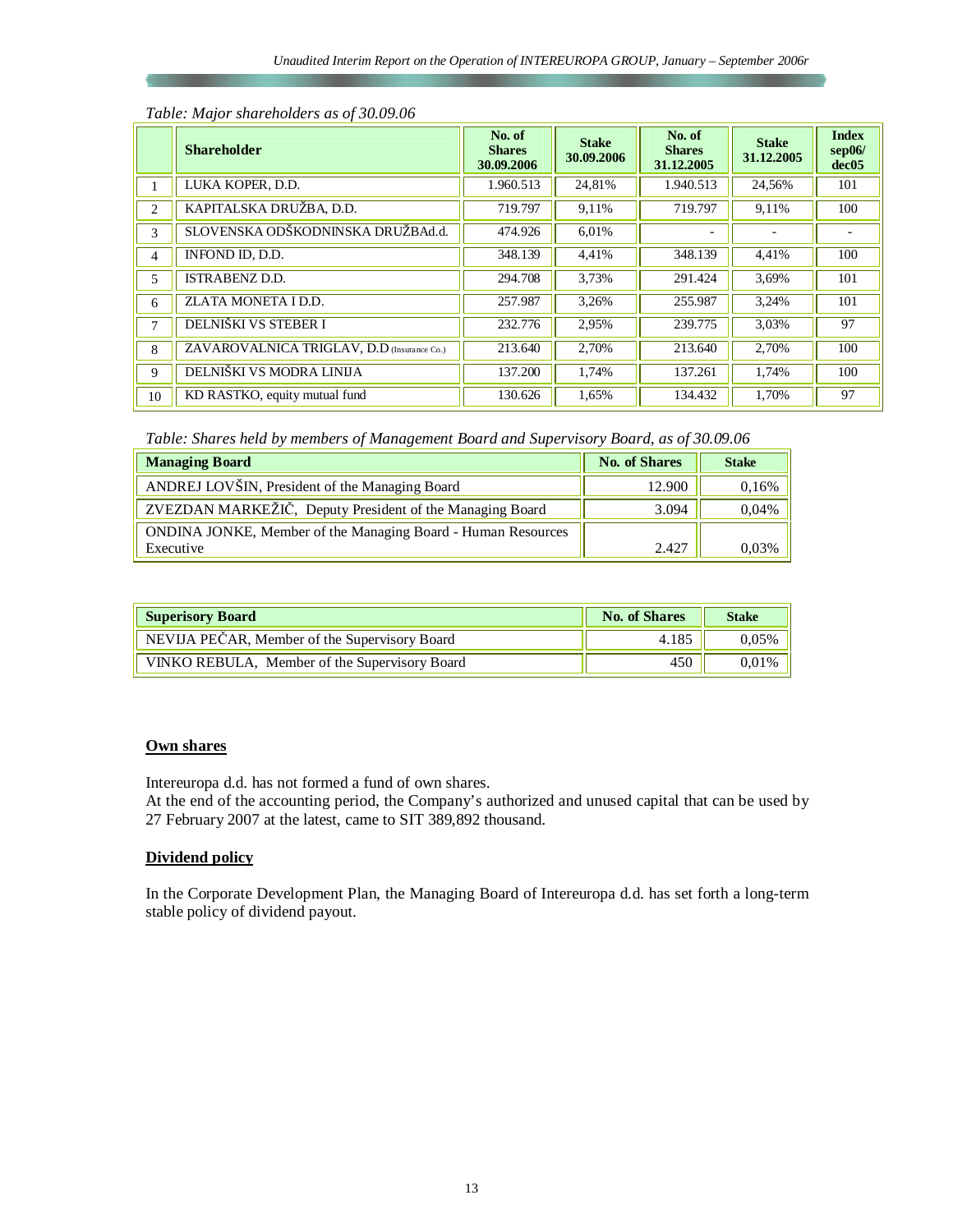## *2. PERFORMANCE OF THE COMPANY INTEREUROPA d.d.*

| <b>Item / Index</b>                                       | Jan - Sep<br>2006 | Plan<br>2006 | Jan-<br><b>Sep</b><br>2005 | <b>Index</b><br>2006/<br><b>Plan</b> | <b>Index</b><br>2006/200<br>5 |
|-----------------------------------------------------------|-------------------|--------------|----------------------------|--------------------------------------|-------------------------------|
| Net sales revenues                                        | 21.584            | 21.201       | 20.984                     | 102                                  | 103                           |
| <b>Continental Transport</b>                              | 8.028             | 8.200        | 8.878                      | 98                                   | 90                            |
| <b>Logistical Solutions</b>                               | 2.432             | 2.190        | 2.039                      | 111                                  | 119                           |
| Intercontinental services                                 | 10.114            | 9.895        | 9.121                      | 102                                  | 111                           |
| Other services                                            | 1.009             | 915          | 946                        | 110                                  | 107                           |
| EBITDA*                                                   | 1.400             | 1.244        | 1.357                      | 113                                  | 103                           |
| <b>Operating Result /Profit or Loss</b>                   | 553               | 422          | 492                        | 131                                  | 112                           |
| Net profit or loss                                        | 1.057             | 775          | 932                        | 136                                  | 113                           |
| Net sales revenues per employee/month<br>(in SIT million) | 2,705             | 2,712        | 2,588                      | 100                                  | 105                           |
| Added value per employee/ month (in SIT)<br>million)      | 0,611             | 0,580        | 0,582                      | 105                                  | 105                           |

*Tables: Operation of Intereuropa d.d. in the period January – September 2006, in million SIT* 

*\* EBITDA: Earnings Before Interest, Taxes, Depreciation and Amortisation* 

| <b>Item / Index</b>                                        | 30.09.<br>2006 | Plan<br>31.12.200<br>o | 31.12.<br>2005 | <b>Index</b><br>2006/<br>Plan | <b>Index</b><br>2006/200<br>$\mathbf{C}$ |
|------------------------------------------------------------|----------------|------------------------|----------------|-------------------------------|------------------------------------------|
| Balance Sheet Total*                                       | 50.258         | 49.554                 | 50.132         | 101                           | 100                                      |
| $Capital*$                                                 | 38.329         | 37.994                 | 39.052         | 101                           | 98                                       |
| Short-term assets/Short-term liabilities                   | 0.99           | 1,03                   | 1,09           | 96                            | 91                                       |
| Net Return on Equity (in %-yearly<br>$basis$ <sup>**</sup> | 3.7%           | 2,8%                   | 3,2%           | 131                           | 115                                      |

*\* as of the last day of the reporting period \*\* average capital of the report. period*

A similar seasonal element can also be traced in the sales turnover of Intereuropa d.d. Thus, the Nine Months period stands for 74.5% of the annual sales plan. Thereby we have implemented 75.8% of the annual sales plan and surpassed the plan by 2%.

Basic findings on the operations of Intereuropa d.d. in the period January – September 2006:

- **Net sales revenues** SIT 21,584 million exceeded the plans by 2% and rose 3% above the comparable period in 2005. In the business segments structure, the net sales revenues surpassed the plan in two segments - Logistical Solutions and Intercontinental Services, whereas the Continental Services was 2% below the plan (the products Groupage and Railway services). The share of the sales turnover generated by the Parent Company was 56%, or 1% lower than in the comparable period 2005. That reduces the contribution of the Parent to the Group, in line with the underlying Group's strategy of expansion to foreign markets.
- The **Operating Profit** for the Nine Months came to SIT 553 million and was 31% above the plan for the reporting period<sup>4</sup>. In most cases it resulted from the sales growth, changed structure in the sales and cost control (direct costs). The labour costs and other costs are slightly above the planned values, however, we have recorded a decline in Write-offs

The Plan comprises the seasonal impact on the sales, while the indirect costs (except the cost of holiday allowance) have been presented linearly  $(q_{12})$ .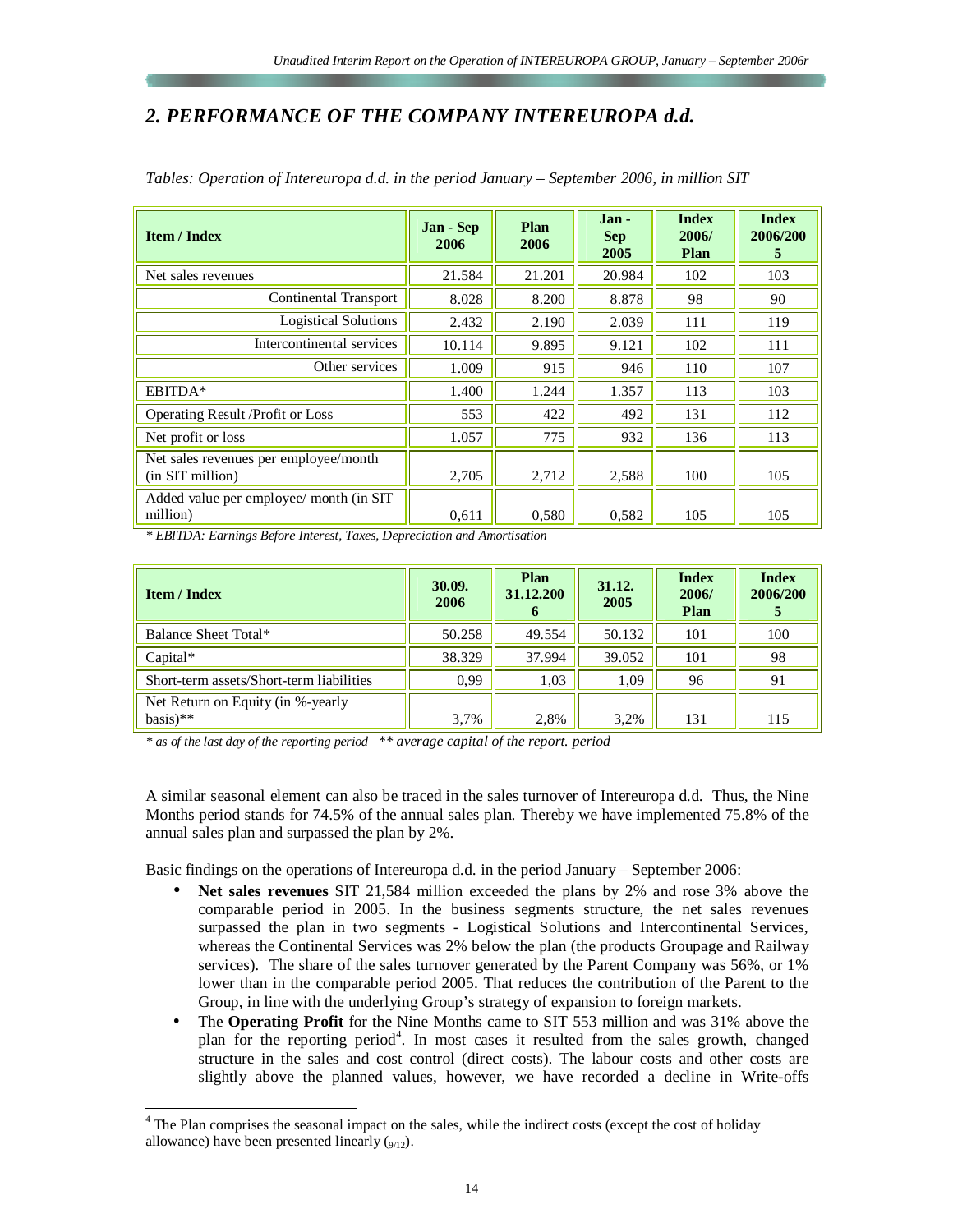(Collected written-off receivables) and other operating expenses, compared with the last year's period. These financial results are impossible to compare with the first half-year 2005 due to one-off events of last year (sale of real property) and the transition to the International Financial Reporting Standards (IFRS). Taking these events into account, this year's operating result is 4.4 times higher than the comparable figure of the year ago, or exceeds it by SIT 313 million.

- The **Net Profit/Loss** of SIT 1,057 million was 36% higher than the plan, and also exceeds the last year's net profit or loss by 13%, however, it cannot be compared due to the one-off events in that year and the conversion to the IFRS. Taking these events into account, this year's operating result would be 56% higher, or by 337 million higher than the figure achieved in the comparable period last year. In this year, we generated SIT 288 million financial revenues from the sale of investment in Adriafin, which greatly improves the net profit or loss and net return on equity.
- **Net Return On Equity** was 3.7%, which exceeds last year's result by 31%, but was below the planned index by 15%
- **Employee-related indexes** show that we succeeded in improving the sales efficiency over the comparable term last year, and achieved the plan targets.
- In the structure of Liabilities, the **share of capital** representing 76%, and the **current ratio** at 0.99 prove to the financial stability of Intereuropa d.d. over a long term.

We regard the financial results of Intereuropa d.d. as successful and the Company is expected to accomplish the targets by the year-end.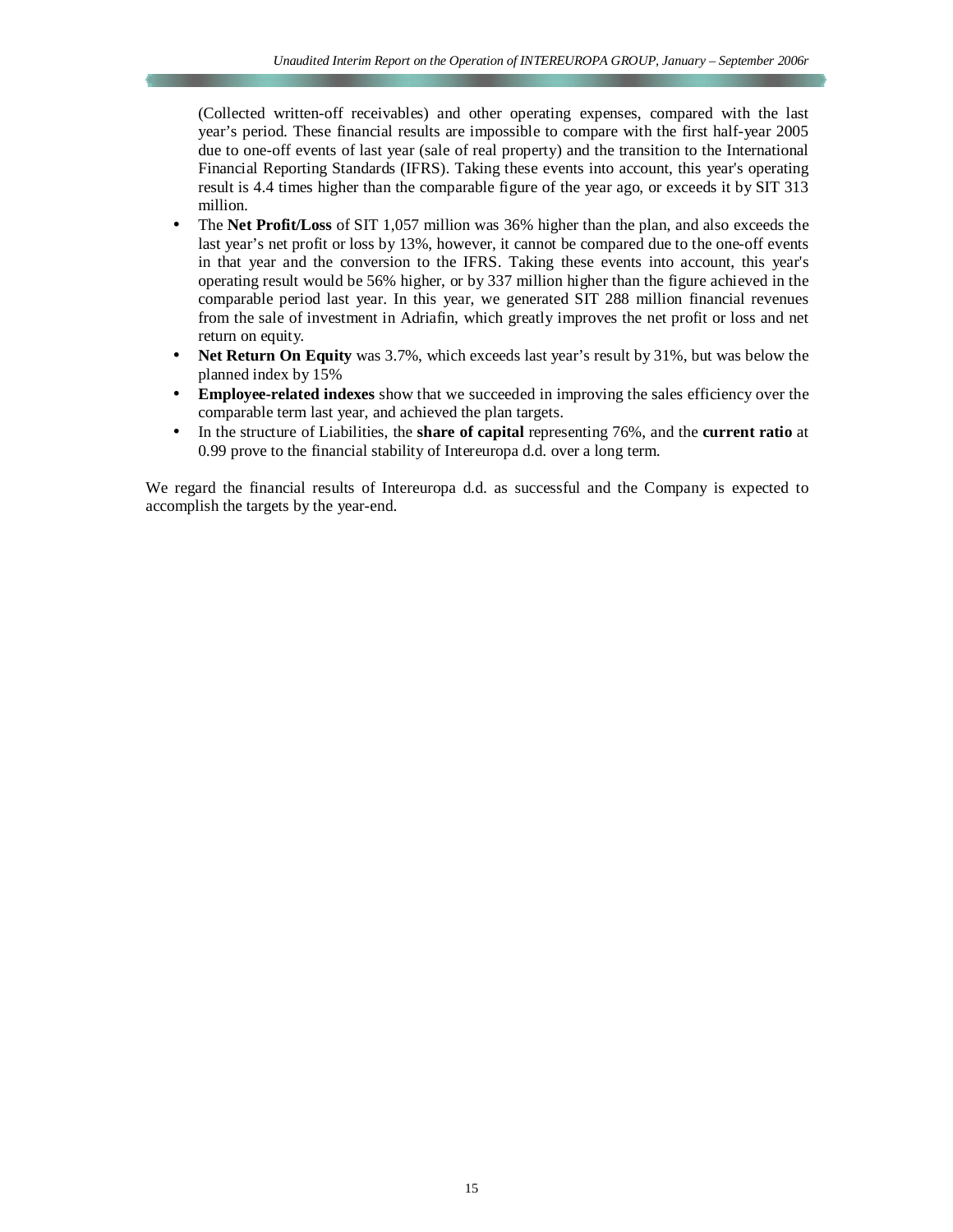## **B. FINANCIAL REPORT**

The financial statements of the Parent Company and the consolidated financial statements for the Group are prepared in accordance with the law and the International Financial Reporting Standards (IFRS).

With effect of 1 January 2006, Intereuropa d.d. migrated from the Slovenian accounting standards (SRS) in the preparation of the corporate financial statements to applying the International Financial Reporting Standards as adopted by the European Union; the financial statements for the Group were first prepared under the IFRS for the year 2005.

The same accounting guidelines were applied in the consolidated financial statements as in those of the Parent Company, as indicated in the Accounting Report for the Intereuropa Group and applicable to the financial year 2005.

In individual financial statements of the Parent Company Intereuropa d.d., we account for the investments in affiliated, associated and jointly controlled companies by the procurement value. Upon the first use of the IFRS, we have revaluated the investments in affiliated and associated companies and in the jointly controlled company (which were under the SRS evaluated according to the equity method) to the procurement value as of 1 January 2003 (elimination of the equity method and exchange differences up to 1 January 2003).

In accordance with the Company Agreement, Intereuropa d.d. is entitled to the entire Net Profit or Loss for the year 2006. The investment in the associated company Adriafin, d.o.o., Koper was sold on 12 September 2006.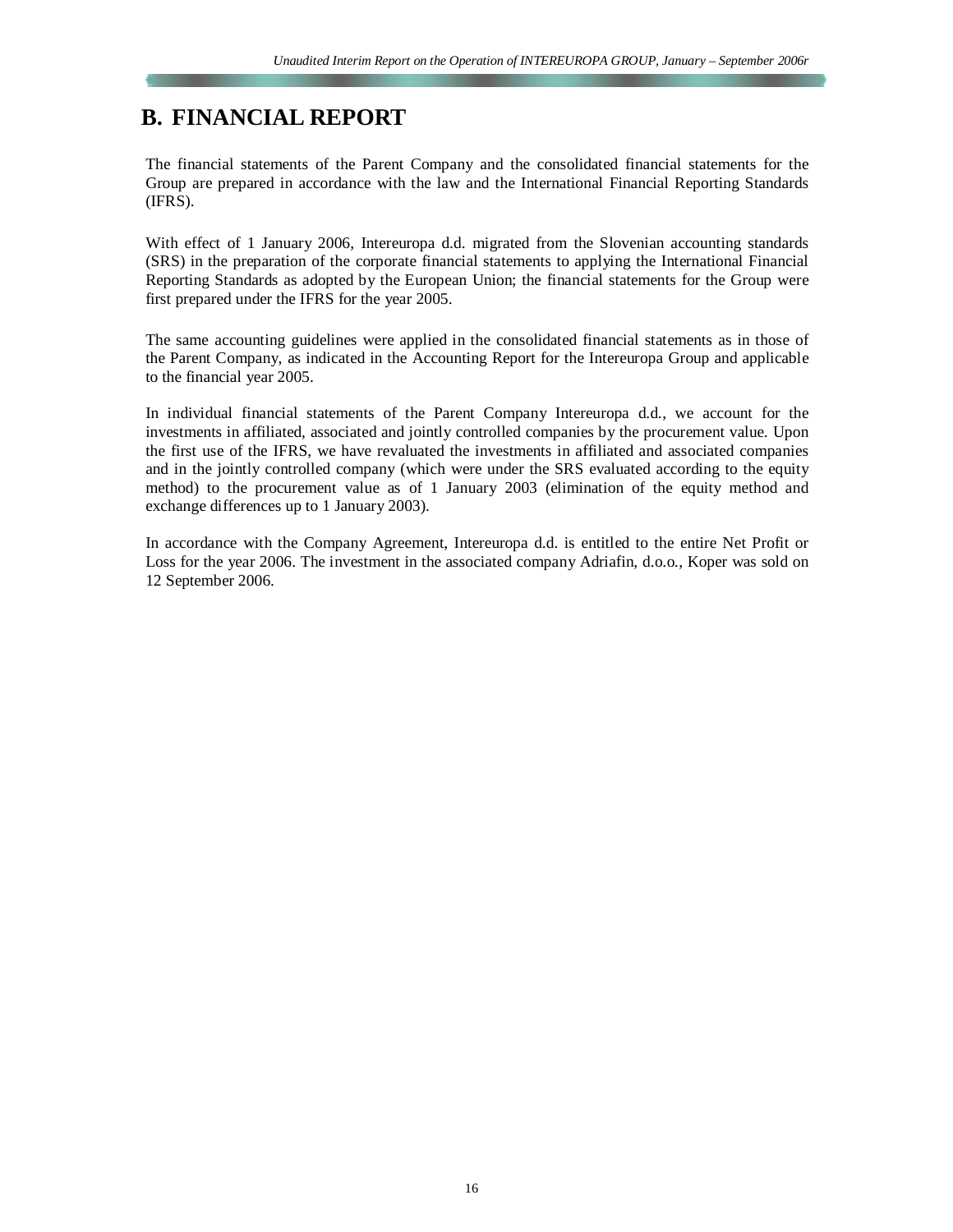## **NOTES RELATED TO THE COMPARABLE FINANCIAL STATEMENTS, ADJUSTED TO THE IFRS**

the company of the company of the company of

#### EXPLANATORY NOTE ON THE DIFFERENCES BETWEEN THE SRS AND IFRS IN MATERIAL ITEMS OF THE PROFIT OR LOSS STATEMENT FOR THE GROUP in the term January - September 2005

|                                                                        | <b>SRS</b><br>$1.1.2005 -$ | Re-<br>classification of<br>items under | <b>Expl</b><br>lanat<br>ory | <b>Adjustments</b> | Expl<br>anato<br>ry     | <b>IFRS</b><br>$1.1.2005 -$ | $\mathbf{I}$<br><b>IFRS/S</b> |
|------------------------------------------------------------------------|----------------------------|-----------------------------------------|-----------------------------|--------------------|-------------------------|-----------------------------|-------------------------------|
| in 000 SIT                                                             | 30.9.2005                  | <b>SRS/IFRS</b>                         | <b>Note</b>                 | to IFRS            | <b>Note</b>             | 30.9.2005                   | RS                            |
| <b>1. NET SALES REVENUES</b>                                           | 37.162.094                 | $-364.297$                              | 1                           |                    |                         | 36.797.797                  | 99                            |
| 2. Other operating revenues                                            | 992.834                    | 42.096                                  | $\overline{2}$              | $-411.987$         | $\overline{\mathbf{4}}$ | 622.943                     | 63                            |
| 3. Cost of goods, materials and services                               | 26.930.506                 | $-364.297$                              |                             |                    |                         | 26.566.209                  | 99                            |
| 4. Labour cost                                                         | 6.748.726                  |                                         |                             | $-18.120$          | 5                       | 6.730.606                   | 100                           |
| 5.<br>Amortisation and depreciation expenses, write-offs               | 2.180.390                  |                                         |                             | $-143.066$         | 6                       | 2.037.324                   | 93                            |
| 6. Other operating expenses                                            | 505.608                    | 41.950                                  | 3                           |                    |                         | 547.558                     | 108                           |
| 7. PROFIT OR LOSS OF OPERATING ACTIVITIES (1+2-3-4-5-6)                | 1.789.698                  | 146                                     |                             | $-250.801$         |                         | 1.539.043                   | 86                            |
| 8. Financial revenues from shares                                      | 538.840                    |                                         |                             | $-134.614$         | 7                       | 404.226                     | 75                            |
| 9. Financial revenues from loans granted and Operating Receivables     | 309.702                    |                                         |                             |                    |                         | 309.702                     | 100                           |
| 10. Financial expenses from impairment and write-offs of investments   | 21.453                     |                                         |                             |                    |                         | 21.453                      | 100                           |
| 11. Financial expenses from financial and operating liabilites         | 297.586                    |                                         |                             |                    |                         | 297.586                     | 100                           |
| 12. PROFIT OR LOSS FROM ORDINARY ACTIVITIES (7+8+9-10-                 |                            |                                         |                             |                    |                         |                             |                               |
| 11)                                                                    | 2.319.201                  | 146                                     |                             | $-385.415$         |                         | 1.933.932                   | 83                            |
| 13. Other revenues                                                     | 42.096                     | $-42.096$                               | $\overline{c}$              |                    |                         |                             |                               |
| 14. Other expenses                                                     | 41.950                     | $-41.950$                               | 3                           |                    |                         |                             |                               |
| <b>15. PROFIT OR LOSS FROM EXTRAORDINARY ACTIVITIES</b>                |                            |                                         |                             |                    |                         |                             |                               |
| $(15-16)$                                                              | 146                        | $-146$                                  |                             | 0                  |                         |                             |                               |
| 16. Tax on profit                                                      | 548.388                    |                                         |                             |                    |                         | 548.388                     | 100                           |
| 17. Deferred taxes                                                     | $\Omega$                   |                                         |                             | $-134.343$         | 8.9                     | $-134.343$                  |                               |
| 18 a. Net Profit or Loss for Minority Equity Interest                  | 75.696                     |                                         |                             |                    |                         | 75.696                      | 100                           |
| 18 b. Net Profit or Loss for Majority Equity Interest (12+15-16-17-18) | 1.695.263                  | $\Omega$                                |                             | $-251.072$         |                         | 1.444.191                   | 85                            |
| <b>18. NET PROFIT OR LOSS FOR THE ACCOUNTING PERIOD</b>                |                            |                                         |                             |                    |                         |                             |                               |
| $(18.a + 18.b)$                                                        | 1.770.959                  | $\mathbf{0}$                            |                             | $-251.072$         |                         | 1.519.887                   | 86                            |
| Basic Earnings per Share (in SIT)                                      | 214,52                     |                                         |                             |                    |                         | 182.75                      | 85                            |
| <b>Diluted Earnings per Share (in SIT)</b>                             | 214,52                     |                                         |                             |                    |                         | 182.75                      | 85                            |

| <b>Explan</b><br>atory |                                                                                                                                                                                                                                                 |            |
|------------------------|-------------------------------------------------------------------------------------------------------------------------------------------------------------------------------------------------------------------------------------------------|------------|
| <b>Note</b>            | <b>Explanatory notes on reclassification of items under IFRS</b>                                                                                                                                                                                | in 000 SIT |
|                        | Adjustment of net sales revenues in terms of recognition of sales revenues<br>according to the level of completion of work as of the Balance Sheet Date under<br>IFRS. The cost of goods, materials and services are also decreased by the same |            |
| $\overline{1}$ .       | amount.                                                                                                                                                                                                                                         | 364.297    |
| 2.                     | Transfer of Extraordinary expenses to Other operating revenues                                                                                                                                                                                  | 42.096     |
| Ιз.                    | Transfer of Extraordinary expenses to Other operating expenses                                                                                                                                                                                  | 41.950     |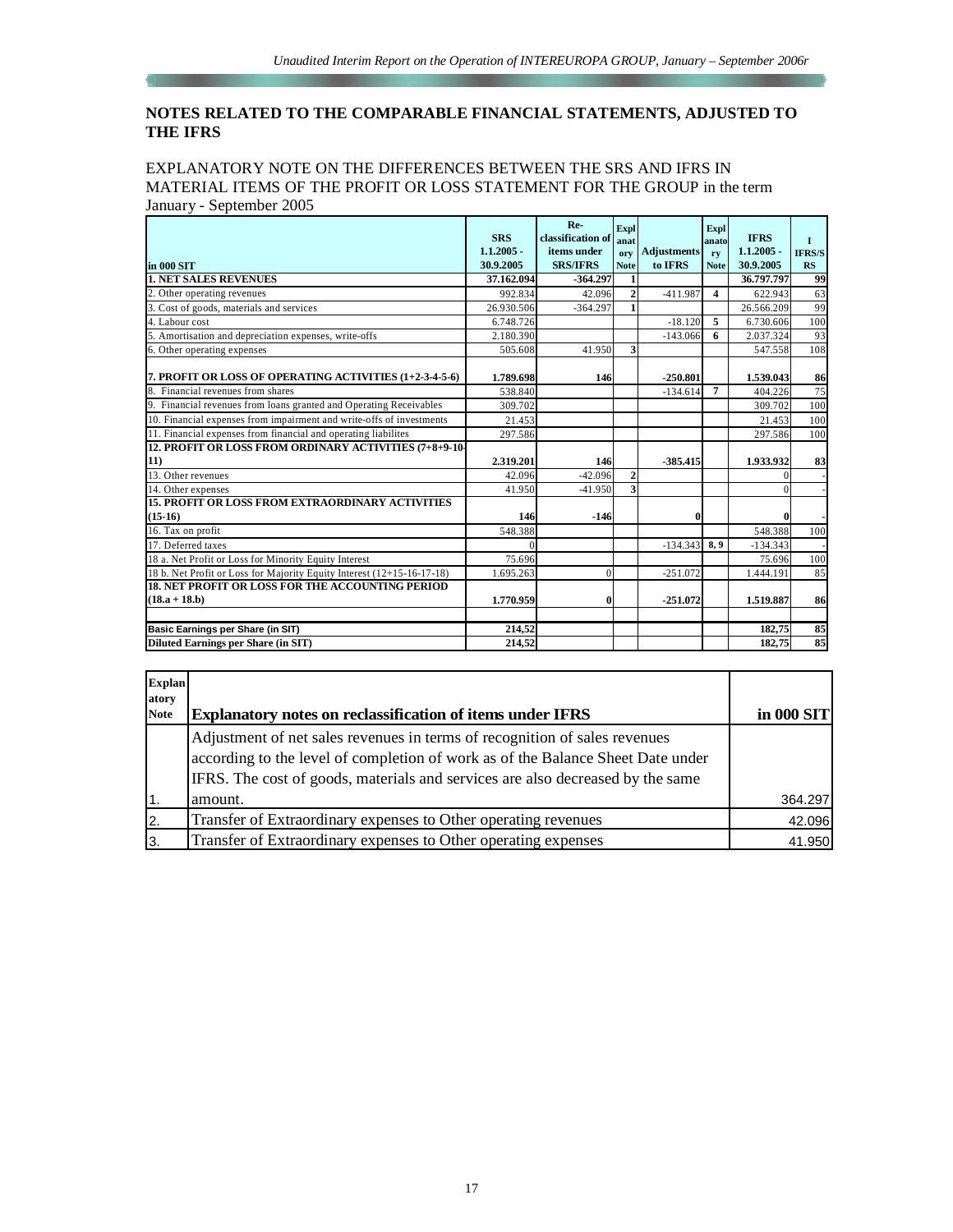| Explan<br>atory<br><b>Note</b> | Notes on Adjustments under IFRS with effect on Profit or Loss                       | in 000 SIT |
|--------------------------------|-------------------------------------------------------------------------------------|------------|
|                                | Decrease in revenues from the reversal of long-term provisions for badwill under    |            |
|                                |                                                                                     |            |
|                                | SRS (these provisions were already reversed under the IFRS in the Opening           |            |
| 4.                             | balance sheet as of 01.01.2005)                                                     | $-411.987$ |
|                                | Decrease in expenses for termination benefits and years-of-service (under IFRS      |            |
| 5.                             | they debit the provisions made)                                                     | 18.120     |
| 6.                             | Elimination (Reversal) of the Amortization of goodwill                              | 143.066    |
|                                | Decrease in revenues by exchange differences from revaluation of investments in     |            |
| 7.                             | affiliates and exchange differences from consolidation                              | $-134.614$ |
|                                | Increase in revenues from Deferred tax assets owing to reversal of provisions for   |            |
|                                | badwil and owing to the revaluation of investments in affiliates to the procurement |            |
| 8.                             | value as of 1.1.2003.                                                               | 137.219    |
|                                | Increase in expenses for Deferred tax liabilities owing to paid-out termination     |            |
| 9.                             | benefits and years-of-service rewards                                               | $-2.876$   |
|                                | <b>Total effect on Net Profit or Loss</b>                                           | $-251.072$ |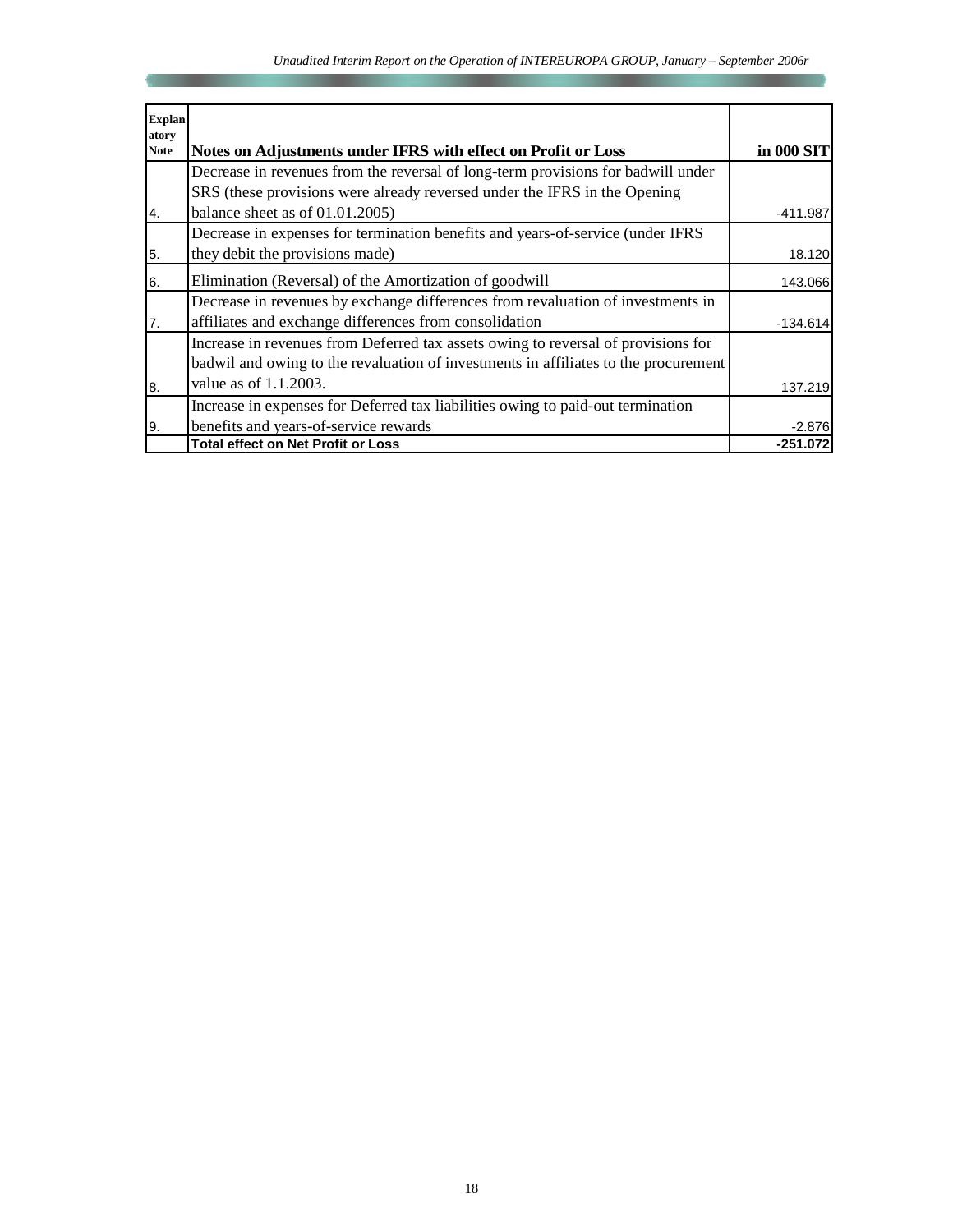# *1. FINANCIAL STATEMENTS of INTEREUROPA GROUP, WITH NOTES*

| <b>INCOME STATEMENT OF INTEREUROPA GROUP for the period 1 Jan-30 Sep.</b> |  |
|---------------------------------------------------------------------------|--|
| 2006                                                                      |  |

|                                                                            | January -      | January -       | Τ                        |
|----------------------------------------------------------------------------|----------------|-----------------|--------------------------|
| in 000 SIT                                                                 | september 2006 | september 2005* | 06/05                    |
| <b>1. NET SALES REVENUES</b>                                               | 38.390.302     | 36.797.797      | 104                      |
| 2. Capitalised own products and/or services                                | $\Omega$       | $\Omega$        |                          |
| 3. Other operating revenues                                                | 417.544        | 622.943         | 67                       |
| 4. Cost of goods, materials and services                                   | 27.651.239     | 26.566.209      | 104                      |
| 5. Labour cost                                                             | 7.024.549      | 6.730.606       | 104                      |
| 6. Amortisation and depreciation expenses, write-offs                      | 2.270.625      | 2.037.324       | 111                      |
| a) Amortisation of intangible fixed assets, depreciation of tangible fixed |                |                 |                          |
| assets                                                                     | 1.967.493      | 1.960.877       | 100                      |
| b) Write-offs, and Allowance for current assets                            | 303.132        | 76.447          | 397                      |
| 7. Other operating expenses                                                | 417.193        | 547.558         | 76                       |
| 8. PROFIT OR LOSS OF OPERATING ACTIVITIES (1+2+3-4-5-6-7)                  | 1.444.240      | 1.539.043       | 94                       |
| 9. Financial revenues from shares                                          | 594.079        | 404.226         | 147                      |
| 10. Financial revenues from loans granted                                  | 42.866         | 68.147          | 63                       |
| 11. Financial revenues from operating receivables                          | 242.955        | 241.555         | 101                      |
| 12. Financial expenses from impairment and write-offs of investments       | $\mathbf{0}$   | 21.453          | $\mathbf{0}$             |
| 13. FINANCIAL EXPENSES FROM FINANCIAL LIABILITIES                          | 235.937        | 256.076         | 92                       |
| 14. FINANCIAL EXPENSES FROM OPERATING LIABILITIES                          | 67.806         | 41.510          | 163                      |
| 15. PROFIT OF LOSS FROM ORDINARY ACTIVITIES (8+9+10+11-                    |                |                 |                          |
| $12 - 13 - 14$                                                             | 2.020.397      | 1.933.932       | 104                      |
| 16. Other revenues                                                         | $\Omega$       | $\Omega$        |                          |
| 17. Other expenses                                                         | $\theta$       | $\theta$        |                          |
| 18. PROFIT OR LOSS FROM EXTRAORDINARY ACTIVITIES (16-                      |                |                 |                          |
| 17)                                                                        | $\bf{0}$       | 0               |                          |
| 19. Tax on profit                                                          | 493.770        | 548.388         | 90                       |
| 20. Deferred taxes                                                         | 5.685          | $-134.343$      | $\overline{\phantom{a}}$ |
| 21 a. Net Profit or Loss for Minority Equity Interest                      | 67.872         | 75.696          | 90                       |
| 21 b. Net Profit or Loss for Majority Equity Interest (15+18-19-20-21.a)   | 1.453.070      | 1.444.191       | 101                      |
| 21. NET PROFIT OR LOSS FOR THE ACCOUNTING PERIOD (21.a                     |                |                 |                          |
| $+21.b)$                                                                   | 1.520.942      | 1.519.887       | 100                      |
|                                                                            |                |                 |                          |
| <b>Basic Earnings per Share (in SIT)</b>                                   | 183,88         | 182,75          | 101                      |
| <b>Diluted Earnings per Share (in SIT)</b>                                 | 183,88         | 182,75          | 101                      |

\* Data adjusted to IFRS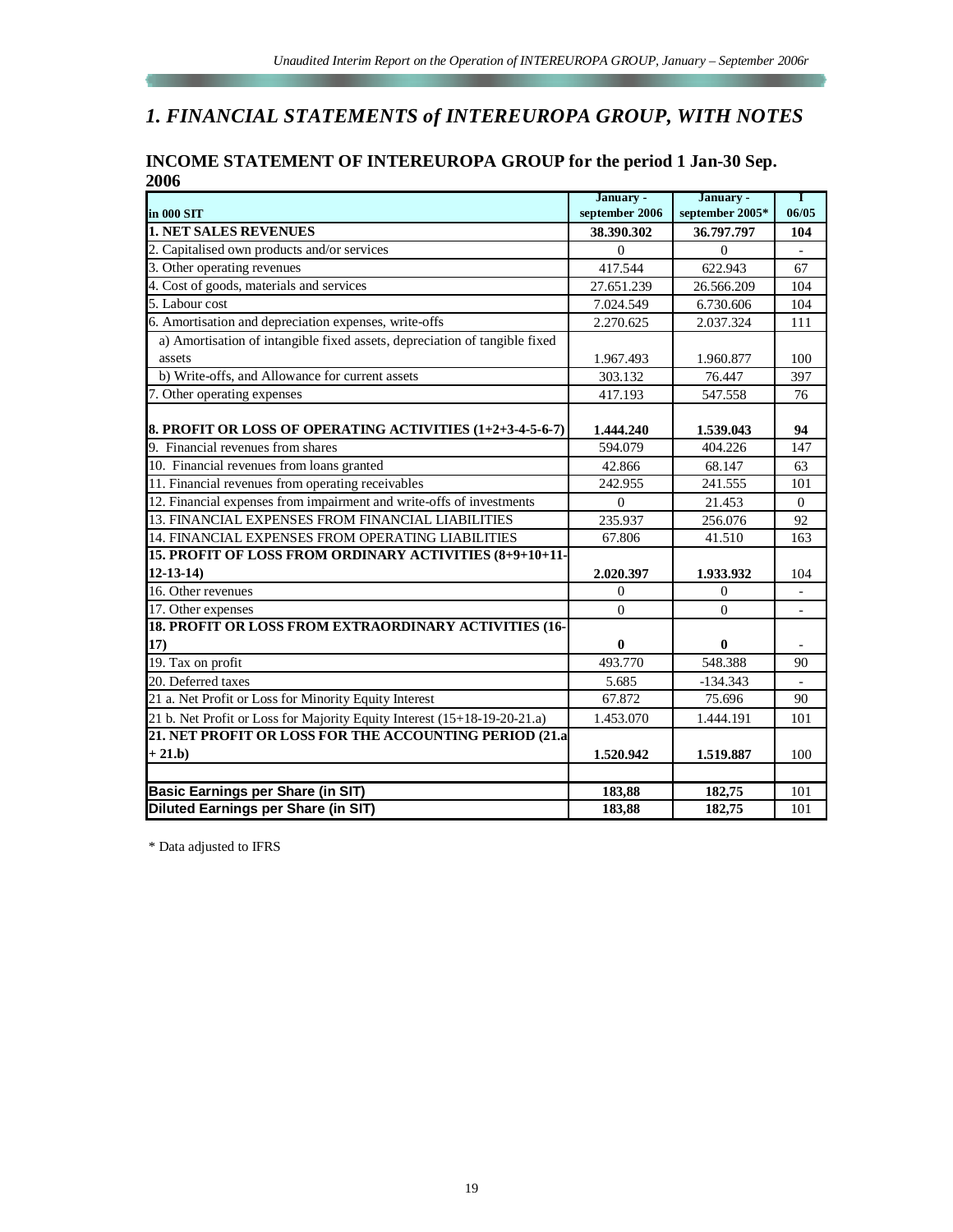## **BALANCE SHEET OF INTEREUROPA GROUP as of 30 Sep. 2006**

|                                                                    | 30.9.2006  | 31.12.2005 | I          |
|--------------------------------------------------------------------|------------|------------|------------|
| in 000 SIT                                                         |            |            | 06/05      |
|                                                                    |            |            |            |
| <b>ASSETS</b>                                                      | 64.737.096 | 63.694.618 | 102        |
| <b>A. FIXED ASSETS</b>                                             | 48.523.200 | 48.325.098 | <b>100</b> |
| I. Intangible fixed assets and deferred costs and accrued revenues | 2.565.886  | 1.814.342  | 141        |
| II. Tangible fixed assets                                          | 34.288.967 | 34.328.302 | 100        |
| III. Investment property                                           | 3.437.886  | 3.508.037  | 98         |
| IV. Long-term financial investments                                | 8.172.505  | 8.647.799  | 95         |
| V. Long-term operating receivables                                 | 503        | 3.445      | 15         |
| VI. Deferred receivables from taxes                                | 57.453     | 23.173     | 248        |
| <b>B. SHORT-TERM ASSETS</b>                                        | 15.511.528 | 14.931.304 | <b>104</b> |
| I. Assets for sale                                                 | 233.227    | 259.022    | 90         |
| II. Inventories                                                    | 16.109     | 45.535     | 35         |
| III. Short-term investments                                        | 1.171.127  | 2.135.142  | 55         |
| IV.Short-term operating receivables                                | 13.225.181 | 11.632.748 | 114        |
| V. Cash and cash equivalents                                       | 865.884    | 858.857    | 101        |
| <b>C. SHORT-TERM DEFERRED COSTS AND ACCRUED</b>                    |            |            |            |
| <b>REVENUES</b>                                                    | 702.368    | 438.216    | <b>160</b> |
| <b>LIABILITIES (IN BROADER SENSE)</b>                              | 64.737.096 | 63.694.618 | 102        |
| A. CAPITAL                                                         | 41.847.278 | 42.190.270 | 99         |
| I. Called-up capital                                               | 7.902.413  | 7.902.413  | 100        |
| II. Capital reserves                                               | 11.838.861 | 11.838.861 | 100        |
| III. Revenue reserves                                              | 2.659.005  | 2.659.005  | 100        |
| IV. Surplus from Revaluation                                       | 4.743.918  | 4.547.614  | 104        |
| V. Retained net profit or loss from previous periods               | 12.203.323 | 11.952.200 | 102        |
| VI. Net profit or loss for the financial year                      | 1.453.070  | 2.215.480  | 66         |
| VII. Equity consolidation adjustment (foreign currency translation |            |            |            |
| adjustment)                                                        | 282.919    | 312.132    | 91         |
| VIII. Minority equity interest                                     | 763.769    | 762.565    | 100        |
| <b>B. PROVISIONS AND LONG-TERM ACCRUED COSTS AND</b>               |            |            |            |
| <b>DEFERRED REVENUES</b>                                           | 709.026    | 761.902    | 93         |
| <b>C. LONG-TERM LIABILITIES</b>                                    | 8.049.791  | 7.597.214  | 106        |
| I. Long-term financial liabilities                                 | 6.570.117  | 6.274.456  | 105        |
| II. Long-term operating liabilities                                | 82.733     | 30.319     | 273        |
| III. Deferred liabilities for tax                                  | 1.396.941  | 1.292.439  | 108        |
| Č. SHORT-TERM LIABILITIES                                          | 14.092.544 | 13.087.680 | 108        |
| I. Liabilities included in groups for disposal                     | $\Omega$   | $\Omega$   |            |
| II. Short-term financial liabilities                               | 2.916.484  | 2.165.850  | 135        |
| III. Short-term operating liabilities                              | 11.176.060 | 10.921.830 | 102        |
| <b>D. SHORT-TERM ACCRUED COSTS AND DEFERRED</b>                    |            |            |            |
| <b>REVENUES</b>                                                    | 38.457     | 57.552     | 67         |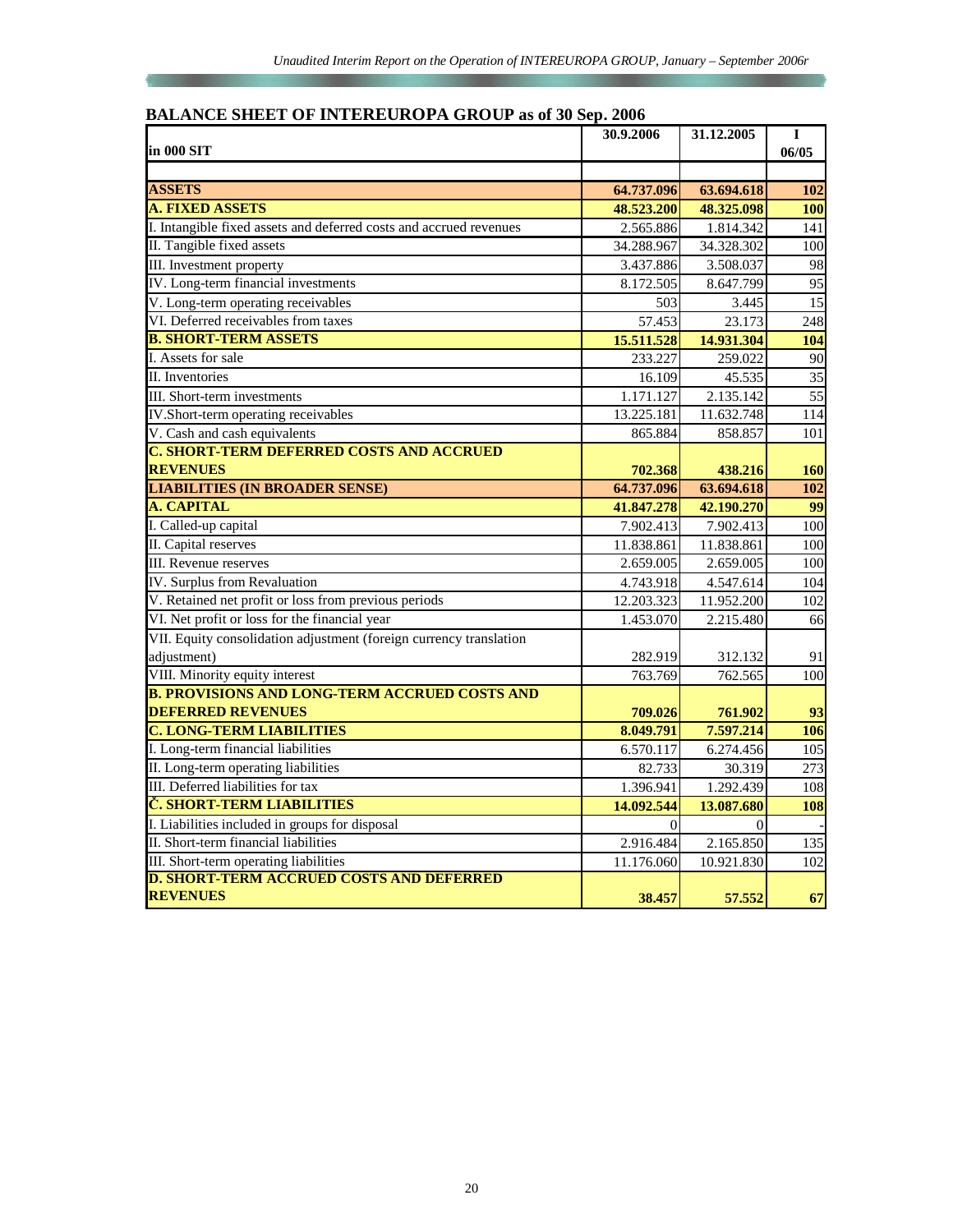## *NOTES TO FINANCIAL STATEMENTS OF THE GROUP*

## **a. Notes to THE INCOME STATEMENT**

The **Net Sales Revenues** came to SIT 38,305 thousand and were by SIT 1,592,505 thousand above the last year's achievement, and the cost of goods, materials and services were higher by 1,085,030 thousand.

**Other Operating Revenues** amount to SIT 417,544 thousand and comprise:

- Paid receivables for which the allowance was made in preceding years,
- Profit from the sale of tangible fixed assets, and
- Other revenues.

In the item **Depreciation and Write-offs**, the depreciation costs were not essentially changed despite considerable disposals of tangible fixed assets over the last year, and can be attributed to new investments in storage capacities.

Write-offs, and allowance for current assets came to SIT 303,132 thousand. A comparison with the Nine Months 2005 is aggravated due to a changed method of presenting the depreciation and writeoffs/-downs (last year, this item was presented in the offset amount between the newly made allowance and the receivables paid which were previously comprised in the allowance, whereas in the current reporting period the receivables paid are presented under Other operating revenues, and the newly made allowance is presented in the item Depreciation and Write-offs).

**Other operating expenses** amounting to SIT 417,193 thousand mainly comprise the expenses for the municipal land contributions.

The **Operating Profit** for the Nine Months came to SIT 1,444,240 thousand and was SIT 94,803 thousand lower than the figure achieved in the comparable period 2005.

The **Profit or loss from ordinary activities** SIT 2,020,397 thousand is higher than last year by SIT 86,465 thousand, resulting from financial activities.

Taking into account the expense for tax on corporate profit, the Intereuropa Group generated the **Net Profit** of SIT 1,520,942 thousand in the Nine Months 2006.

## **b. Notes to the BALANCE SHEET**

## **ASSETS**

## **LONG-TERM ASSETS**

Long-term assets stand for 75% of all the assets and were SIT 198,102 thousand higher than on the cut-off date  $31<sup>st</sup>$  December 2005, which can be attributed to new investments in both the intangible and tangible fixed assets.

## **LONG-TERM INVESTMENTS**

On the Group level, as much as 98% of the long-term financial investments originate from the Parent Company. Long-term financial investments show 5% lower value than at the cut-off date 31.12.2005.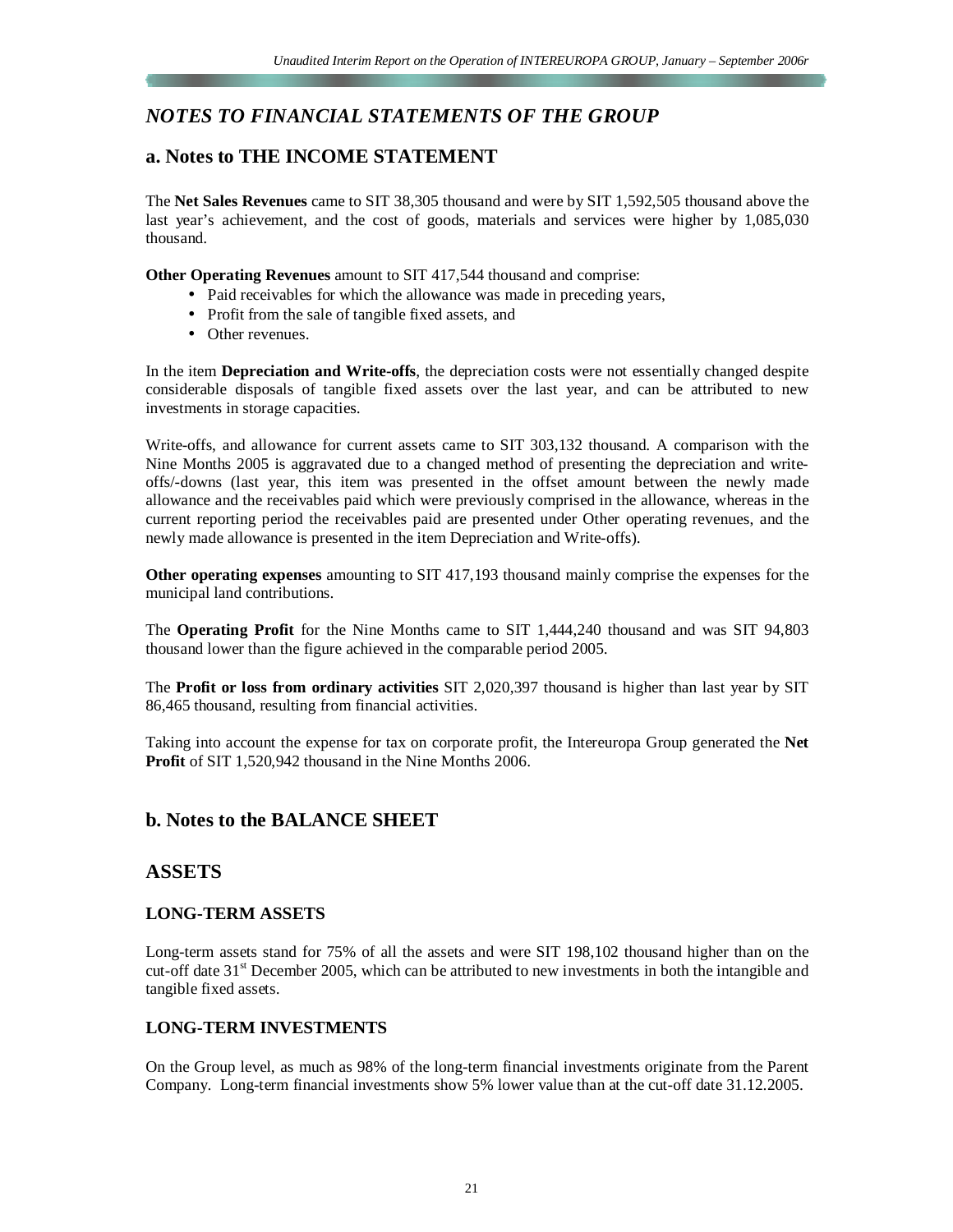## **SHORT-TERM ASSETS**

In Short-Term Assets, there was a decrease in short-term financial investments attributable to decrease in deposits and investment in bonds, and increase in the short-term trade receivables.

## **SHORT-TERM DEFERRED COSTS (EXPENSES) AND ACCRUED REVENUES**

As of 30.09.06, the Deferred costs and accrued revenues were presented in the amount of SIT 702,368 thousand. They stand for short-term accrued revenues in the amount of direct costs incurred, which are expected to be covered.

## **LIABILITIES (IN BROADER SENSE)**

## **CAPITAL**

| lin 000 SIT                          | 30.9.2006  | in $\%$ | 31, 12, 2005 | in $%$     | 06/05 |
|--------------------------------------|------------|---------|--------------|------------|-------|
| A. CAPITAL                           | 41.847.278 | 100     | 42.190.270   | <b>100</b> | 99    |
| I. Majority equity interest          | 41.083.509 | 98      | 41.427.705   | 98         | 99    |
| $\text{II}$ Minority equity interest | 763.769    |         | 762.565      |            | 100I  |

The **Capital** was recognised at SIT 41,847,278 thousand and was 1% lower than on the comparable cut-off date. The share in the Liabilities is 65%, which proves the high financial stability of the Group.

## **PROVISIONS & LONG-TERM ACCRUED COSTS AND DEFERRED REVENUES**

The Provisions and Long-term Accrued Costs and Deferred Revenues amount to SIT 709,026 thousand and represent the provisions for pensions and other obligations.

## **LONG-TERM OBLIGATIONS**

As of the Balance Sheet Date, the long-term financial liabilities are stated at SIT 6,570,117 thousand. They primarily represent long-term loans taken from banks.

Deferred tax liabilities SIT 1,396,941 thousand arise from the revaluation of financial investments by the Parent Company to the fair value.

## **SHORT-TERM LIABILITIES**

**Short-term financial liabilities** amounting to SIT 2,916,484 thousand consist of short-term credit facilities hired from domestic banks to maintain the current liquidity.

The **Short-term operating liabilities** amount to SIT 11,176,060 thousand and rose by 2 % above the comparable Balance Sheet Date a year ago.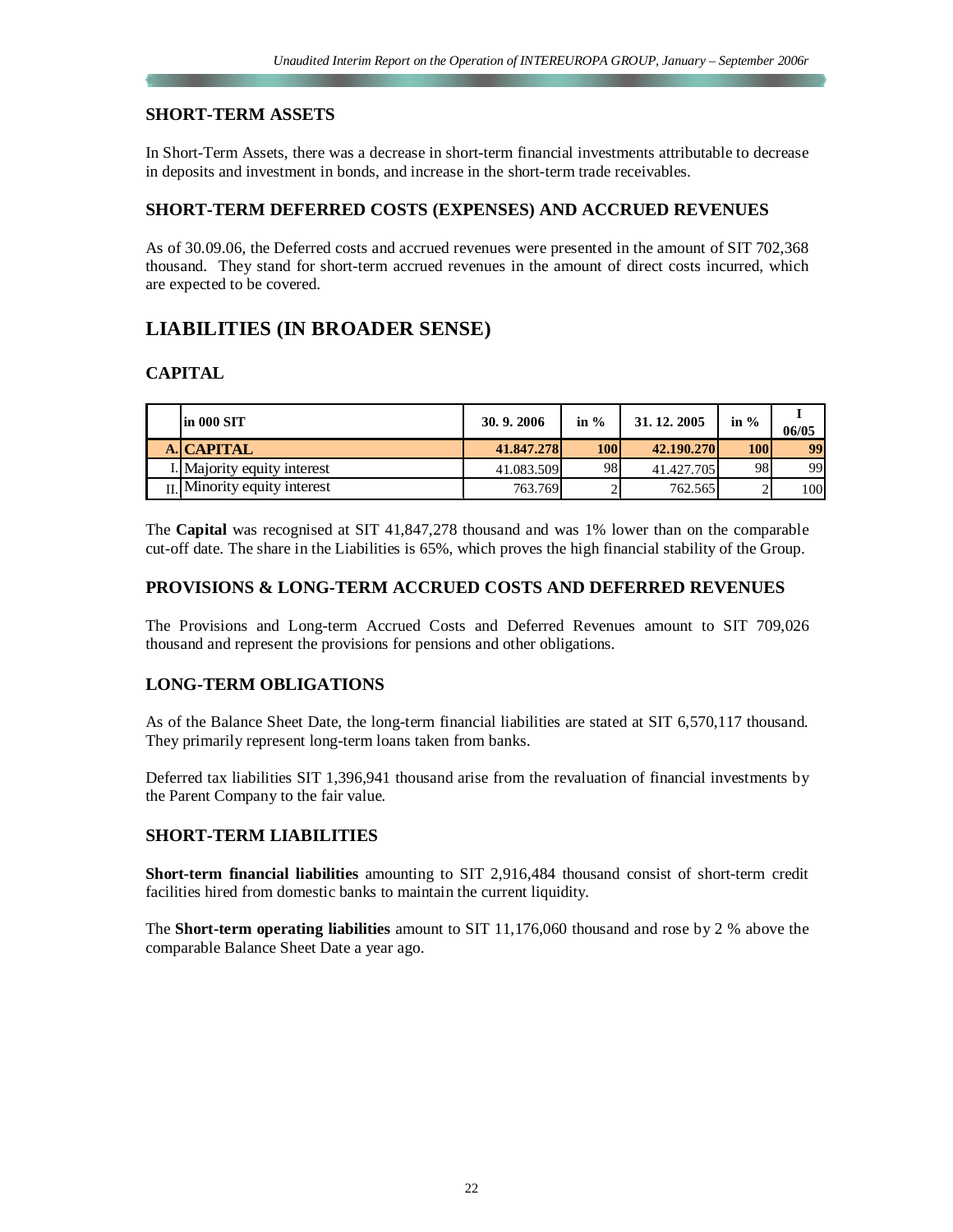## *2. FINANCIAL STATEMENTS OF THE PARENT COMPANY INTEREUROPA d.d., WITH NOTES*

Comparable information under the IFRS is presented for the same period in 2005. The date of conversion to the IFRS is 1 January 2005. The differences resulting from the adjustment of items in the Opening Balance Sheet as of the conversion date were recognised in the Retained Net Profit/Loss (retained profit), or another item of Equity.

## **NOTES RELATED TO CONVERSION TO IFRS**

## **Note on the effect of Conversion to IFRS applied by Intereuropa d.d. in the comparable period (1 Jan. - 30 Sep. 2005)**

| in 000 SIT                                                                 | <b>SRS</b><br>1.1.2005-<br>30.9.2005 | Re-<br>classification<br>of items under natory Adjustments<br><b>SRS/IFRS</b> | <b>Expla</b><br><b>Note</b> | to IFRS    | <b>Explan</b><br>atory<br><b>Note</b> | <b>IFRS</b><br>1.1.2005-<br>30.9.2005 | T<br><b>IFRS/S</b><br>RS |
|----------------------------------------------------------------------------|--------------------------------------|-------------------------------------------------------------------------------|-----------------------------|------------|---------------------------------------|---------------------------------------|--------------------------|
| <b>1. NET SALES REVENUES</b>                                               | 21.341.773                           | $-357.698$                                                                    | 1                           |            |                                       | 20.984.075                            | 98                       |
| 2. Other operating revenues                                                | 925.458                              | 19.018                                                                        | $\overline{2}$              | $-395.900$ | 4                                     | 548.576                               | 59                       |
| 3. Cost of goods, materials and services                                   | 16.788.421                           | $-357.698$                                                                    |                             |            |                                       | 16.430.723                            | 98                       |
| 4. Labour cost                                                             | 3.371.285                            |                                                                               |                             | $-10.250$  | 5                                     | 3.361.035                             | 100                      |
| 5. Amortisation and depreciation expenses, write-offs                      | 1.028.703                            |                                                                               |                             |            |                                       | 1.028.703                             | 100                      |
| 6. Other operating expenses                                                | 207.285                              | 12.421                                                                        | $\overline{\mathbf{3}}$     |            |                                       | 219.706                               | 106                      |
| 7. PROFIT OR LOSS OF OPERATING ACTIVITIES<br>$(1+2-3-4-5-6)$               | 871.538                              | 6.597                                                                         |                             | $-385.650$ |                                       | 492.485                               | 57                       |
| 8. Financial revenues from shares                                          | 771.848                              |                                                                               |                             | $-152.977$ | 6                                     | 618.871                               | 80                       |
| 9. Financial revenues from loans granted and Operating<br>Receivables      | 187.828                              |                                                                               |                             |            |                                       | 187.828                               | 100                      |
| 10. Financial expenses from impairment and write-offs of<br>investments    | 152.554                              |                                                                               |                             | $-152.554$ | 7                                     | $\Omega$                              | $\mathbf{0}$             |
| 11. Financial expenses from financial and operating liabilites             | 167.062                              |                                                                               |                             |            |                                       | 167.062                               | 100                      |
| <b>12. PROFIT OR LOSS FROM ORDINARY</b><br><b>ACTIVITIES</b> (7+8+9-10-11) | 1.511.597                            | 6.597                                                                         |                             | -386.073   |                                       | 1.132.121                             | 75                       |
| 13. Other revenues                                                         | 19.018                               | $-19.018$                                                                     | $\overline{2}$              |            |                                       | 0                                     |                          |
| 14. Other expenses                                                         | 12.421                               | $-12.421$                                                                     | $\overline{\mathbf{3}}$     |            |                                       | $\theta$                              |                          |
| <b>15. PROFIT OR LOSS FROM EXTRAORDINARY</b><br><b>ACTIVITIES (15-16)</b>  | 6.597                                | $-6.597$                                                                      |                             | 0          |                                       |                                       |                          |
| 16. Tax on profit                                                          | 334.559                              |                                                                               |                             |            |                                       | 334.559                               | 100                      |
| 17. Deferred taxes                                                         | $\Omega$                             |                                                                               |                             | $-134.657$ | 8,9                                   | $-134.657$                            |                          |
| <b>18. NET PROFIT OR LOSS FOR THE ACCOUNTING</b><br>PERIOD (12+15-16-17)   | 1.183.635                            | $\bf{0}$                                                                      |                             | $-251.416$ |                                       | 932.219                               | 79                       |
| Basic Earnings per Share (in SIT)                                          | 149,78                               |                                                                               |                             |            |                                       | 117,97                                | 79                       |
| <b>Diluted Earnings per Share (in SIT)</b>                                 | 149,78                               |                                                                               |                             |            |                                       | 117,97                                | 79                       |

| <b>Explana</b><br>tory |                                                                                                                                                                                                                                                                                                                                                                                                       |            |
|------------------------|-------------------------------------------------------------------------------------------------------------------------------------------------------------------------------------------------------------------------------------------------------------------------------------------------------------------------------------------------------------------------------------------------------|------------|
| <b>Note</b>            | <b>Explanatory notes on reclassification of items under IFRS</b>                                                                                                                                                                                                                                                                                                                                      | in 000 SIT |
|                        | Adjustment of net sales revenues in terms of recognition of sales revenues<br>according to the level of completion of work as of the Balance Sheet Date<br>under IFRS (according to SRS, the net sales revenues are decreased by the<br>difference between the costs not invoiced as of 31.12. 2004, and the costs not<br>invoiced as of 30.92005). The cost of goods, material and services are also |            |
| $\overline{1}$         | decreased by the same amount                                                                                                                                                                                                                                                                                                                                                                          | 357.698    |
| $\overline{2}$         | Transfer of Extraordinary expenses to Other operating revenues                                                                                                                                                                                                                                                                                                                                        | 19.018     |
| 3                      | Transfer of Extraordinary expenses to Other operating expenses                                                                                                                                                                                                                                                                                                                                        | 12.421     |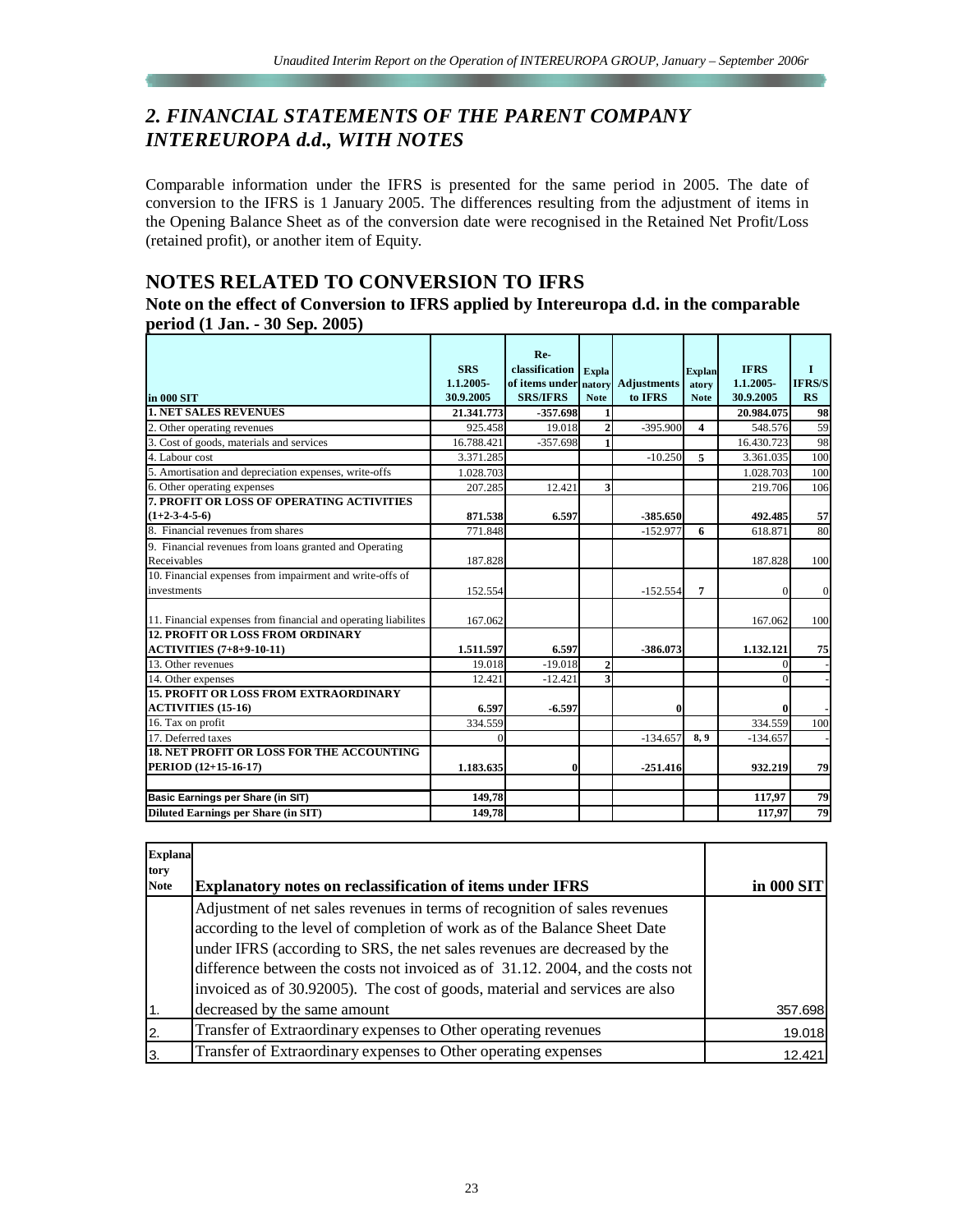| <b>Explana</b><br>tory |                                                                                                                                                       |            |
|------------------------|-------------------------------------------------------------------------------------------------------------------------------------------------------|------------|
| <b>Note</b>            | Notes on Adjustments under IFRS with effect on Profit or Loss                                                                                         | in 000 SIT |
|                        | Decrease in revenues from the reversal of long-term provisions for badwill<br>under SRS (these provisions were already reversed under the IFRS in the |            |
| 4.                     | Opening balance sheet as of 01.01.2005)                                                                                                               | $-395.900$ |
|                        | Decrease in expenses for termination benefits and years-of-service (under IFRS                                                                        |            |
| 5.                     | they debit the provisions made)                                                                                                                       | 10.250     |
|                        | Decrease in revenues by exchange differences from revaluation of investments                                                                          |            |
| 6.                     | in affiliates to the procurement value as of 1.1.2003                                                                                                 | $-152.977$ |
| 7.                     | Decrease in expenses by the appertaining losses incurred by affiliated<br>companies according to equity method                                        | 152.554    |
|                        | Increase in revenues from Deferred tax assets owing to reversal of provisions                                                                         |            |
|                        | for badwil and owing to the revaluation of investments in affiliates to the                                                                           |            |
| 8.                     | procurement value as of 1.1.2003                                                                                                                      | 137.220    |
|                        | Increase in expenses for Deferred tax liabilities owing to paid-out termination                                                                       |            |
| 9.                     | benefits and years-of-service rewards                                                                                                                 | $-2.563$   |
|                        | <b>Total effect on Net Profit or Loss</b>                                                                                                             | $-251.416$ |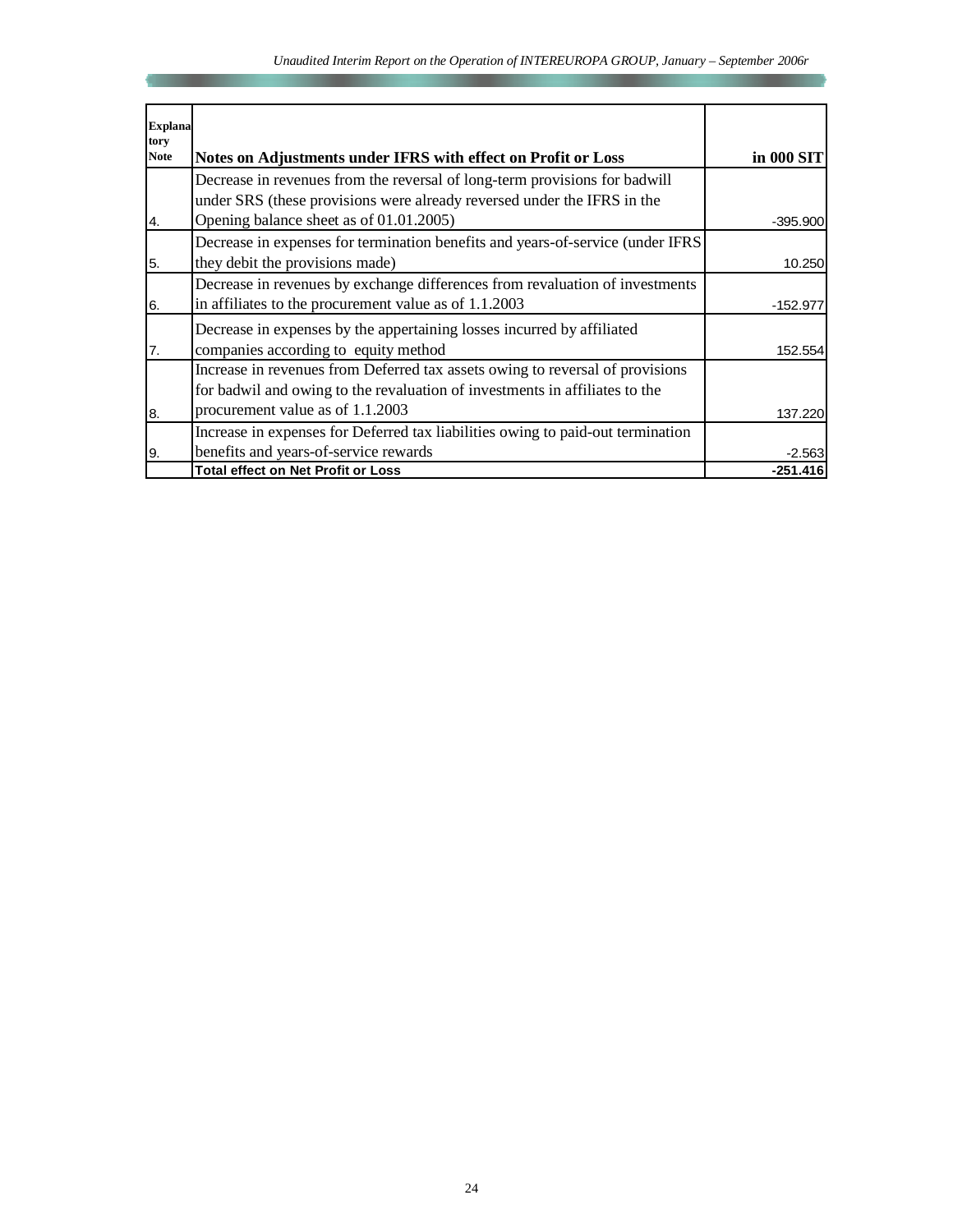# FINANCIAL STATEMENTS OF THE PARENT COMPANY INTEREUROPA d.d.

| INCOME STATEMENT OF INTEREUROPA d.d. for the period 1 Jan-30 Sep. 2006 |  |  |
|------------------------------------------------------------------------|--|--|
|                                                                        |  |  |

| in 000 SIT                                                                  | January -<br>september 2006 | January -<br>september 2005* | $\mathbf{I}$<br>06/05 |
|-----------------------------------------------------------------------------|-----------------------------|------------------------------|-----------------------|
| <b>1. NET SALES REVENUES</b>                                                | 21.583.662                  | 20.984.075                   | 103                   |
| 2. OTHER OPERATING REVENUES                                                 | 288.991                     | 548.576                      | 53                    |
| 3. COST OF GOODS, MATERIALS AND SERVICES                                    | 16.632.935                  | 16.430.723                   | 101                   |
| <b>4. LABOUR COST</b>                                                       | 3.479.073                   | 3.361.035                    | 104                   |
| 5. MORTUSATION AND DEPRECIATION EXPENSES, WRITE-                            |                             |                              |                       |
| <b>OFFS</b>                                                                 | 997.645                     | 1.028.703                    | 97                    |
| a) Amortisation of intangible fixed assets, depreciation of tangible        |                             |                              |                       |
| fixed assets                                                                | 846.737                     | 864.266                      | 98                    |
| b) Write-offs, and Allowance for current assets                             | 150.908                     | 164.437                      | 92                    |
| <b>6. OTHER OPERATING EXPENSES</b>                                          | 209.730                     | 219.706                      | 95                    |
| 7. PROFIT OR LOSS OF OPERATING ACTIVITIES (1+2+3-4-                         |                             |                              |                       |
| $5-6-7$                                                                     | 553.270                     | 492.484                      | 112                   |
| 8. FINANCIAL REVENUES FROM SHARES                                           | 762.474                     | 618.871                      | 123                   |
| 9. FINANCIAL REVENUES FROM LOANS GRANTED                                    | 55.971                      | 97.438                       | 57                    |
| <b>10. FINANCIAL REVENUES FROM OPERATING</b>                                |                             |                              |                       |
| <b>RECEIVABLES</b>                                                          | 118.209                     | 90.390                       | 131                   |
| 11. FINANCIAL EXPENSES FROM IMPAIRMENT AND WRITE-                           |                             |                              |                       |
| OFFS OF INVESTMENTS                                                         | $\Omega$                    | $\Omega$                     |                       |
| 12. FINANCIAL EXPENSES FROM FINANCIAL LIABILITIES                           | 104.107                     | 130.332                      | 80                    |
| 13. FINANCIAL EXPENSES FROM OPERATING LIABILITIES                           | 11.513                      | 36.730                       | 31                    |
| <b>14. PROFIT OF LOSS FROM ORDINARY ACTIVITIES</b><br>$(7+8+9+10-11-12-13)$ | 1.374.304                   | 1.132.121                    | 121                   |
| <b>15. OTHER REVENUES</b>                                                   | $\Omega$                    | $\overline{0}$               |                       |
| <b>16. OTHER EXPENSES</b>                                                   | $\theta$                    | $\theta$                     |                       |
| <b>17. PROFIT OR LOSS FROM EXTRAORDINARY</b>                                |                             |                              |                       |
| <b>ACTIVITIES (15-16)</b>                                                   | 0                           | 0                            |                       |
| <b>18. TAX ON PROFIT</b>                                                    | 313.934                     | 334.559                      | 94                    |
| 19. DEFERRED TAXES                                                          | 3.469                       | $-134.657$                   |                       |
| <b>20. NET PROFIT OR LOSS FOR THE ACCOUNTING</b>                            |                             |                              |                       |
| PERIOD (14+17-18-19)                                                        | 1.056.901                   | 932.219                      | 113                   |
|                                                                             |                             |                              |                       |
| <b>Basic Earnings per Share (in SIT)</b>                                    | 133,74                      | 117,97                       | 113                   |
| Diluted Earnings per Share (in SIT)                                         | 133.74                      | 117,97                       | 113                   |

\*Data adjusted to IFRS

The Basic earnings per share are calculated as:

Net Profit/Loss relating to holders of ordinary shares of Intereuropa d.d. weighted average number of outstanding ordinary shares in the accounting period = (SIT 1,056,901 thousand / 7,902,413 shares)\*1000 SIT.

The value of dilutive earnings per share equals the value of the basic earnings per share because the Company does not hold any dilutive potential ordinary shares.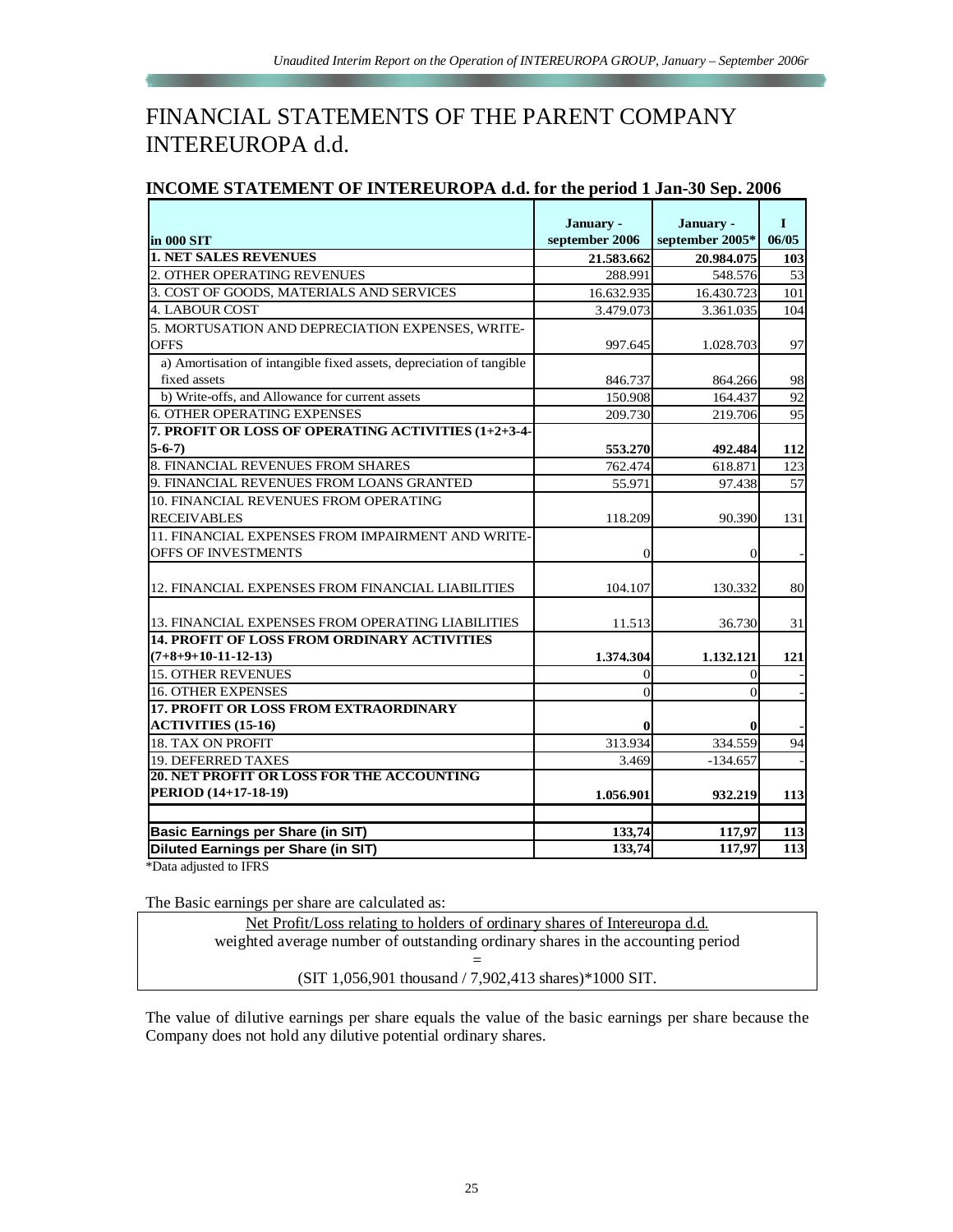## **Balance Sheet of INTEREUROPA d.d. as of 30.09.06**

| v 000 SIT                                                          | 30.9.2006  | 31.12.2005* | $\mathbf I$<br>$06/05*$ |
|--------------------------------------------------------------------|------------|-------------|-------------------------|
|                                                                    |            |             |                         |
| <b>ASSETS</b>                                                      | 50.258.406 | 50.131.881  | 100                     |
| <b>A. FIXED ASSETS</b>                                             | 41.776.428 | 41.290.998  | 101                     |
| I. Intangible fixed assets and deferred costs and accrued revenues | 824.058    | 186.940     | 441                     |
| II. Tangible fixed assets                                          | 18.095.689 | 18.457.397  | 98                      |
| III. Investment property                                           | 3.437.886  | 3.508.037   | 98                      |
| IV. Long-term financial investments                                | 19.418.795 | 19.135.697  | 101                     |
| V. Long-term operating receivables                                 | $\theta$   | 2.927       |                         |
| VI. Deferred receivables from taxes                                | $\Omega$   | $\theta$    |                         |
| <b>B. SHORT-TERM ASSETS</b>                                        | 8.100.666  | 8.480.725   | 96                      |
| I. Assets for sale                                                 | 233.227    | 259.022     |                         |
| <b>II.</b> Inventories                                             | 11.423     | 12.653      | 90                      |
| III. Short-term investments                                        | 1.324.182  | 2.348.561   | 56                      |
| IV.Short-term operating receivables                                | 6.408.887  | 5.735.815   | 112                     |
| V. Cash and cash equivalents                                       | 122.947    | 124.674     | 99                      |
| <b>C. SHORT-TERM DEFERRED COSTS AND ACCRUED</b>                    |            |             |                         |
| <b>REVENUES</b>                                                    | 381.312    | 360.158     | 106                     |
| <b>LIABILITIES (IN BROADER SENSE)</b>                              | 50.258.406 | 50.131.881  | 100                     |
| A. CAPITAL                                                         | 38.329.453 | 39.051.852  | 98                      |
| I. Called-up capital                                               | 7.902.413  | 7.902.413   | 100                     |
| II. Capital reserves                                               | 11.838.861 | 11.838.861  | 100                     |
| III. Revenue reserves                                              | 2.659.005  | 2.659.005   | 100                     |
| IV. Surplus from Revaluation                                       | 4.742.053  | 4.545.750   | 104                     |
| V. Retained net profit or loss from previous periods               | 10.130.220 | 10.364.455  | 98                      |
| VI. Net profit or loss for the financial year                      | 1.056.901  | 1.741.368   | 61                      |
| <b>B. PROVISIONS AND LONG-TERM ACCRUED COSTS AND</b>               |            |             |                         |
| <b>DEFERRED REVENUES</b>                                           | 330.895    | 340.782     | 97                      |
| <b>C. LONG-TERM LIABILITIES</b>                                    | 3.421.782  | 2.878.432   | 119                     |
| I. Long-term financial liabilities                                 | 2.020.362  | 1.545.807   | 131                     |
| II. Long-term operating liabilities                                | 4.479      | 4.479       | 100                     |
| III. Deferred liabilities for tax                                  | 1.396.941  | 1.328.146   | 105                     |
| <b>Č. SHORT-TERM LIABILITIES</b>                                   | 8.176.276  | 7.809.012   | 105                     |
| I. Liabilities included in groups for disposal                     | $\Omega$   | $\Omega$    |                         |
| II. Short-term financial liabilities                               | 2.493.558  | 1.748.054   | 143                     |
| III. Short-term operating liabilities                              | 5.682.718  | 6.060.958   | 94                      |
| <b>D. SHORT-TERM ACCRUED COSTS AND DEFERRED</b><br><b>REVENUES</b> | $\bf{0}$   | 51.803      | $\mathbf{0}$            |

\* Data adjusted to IFRS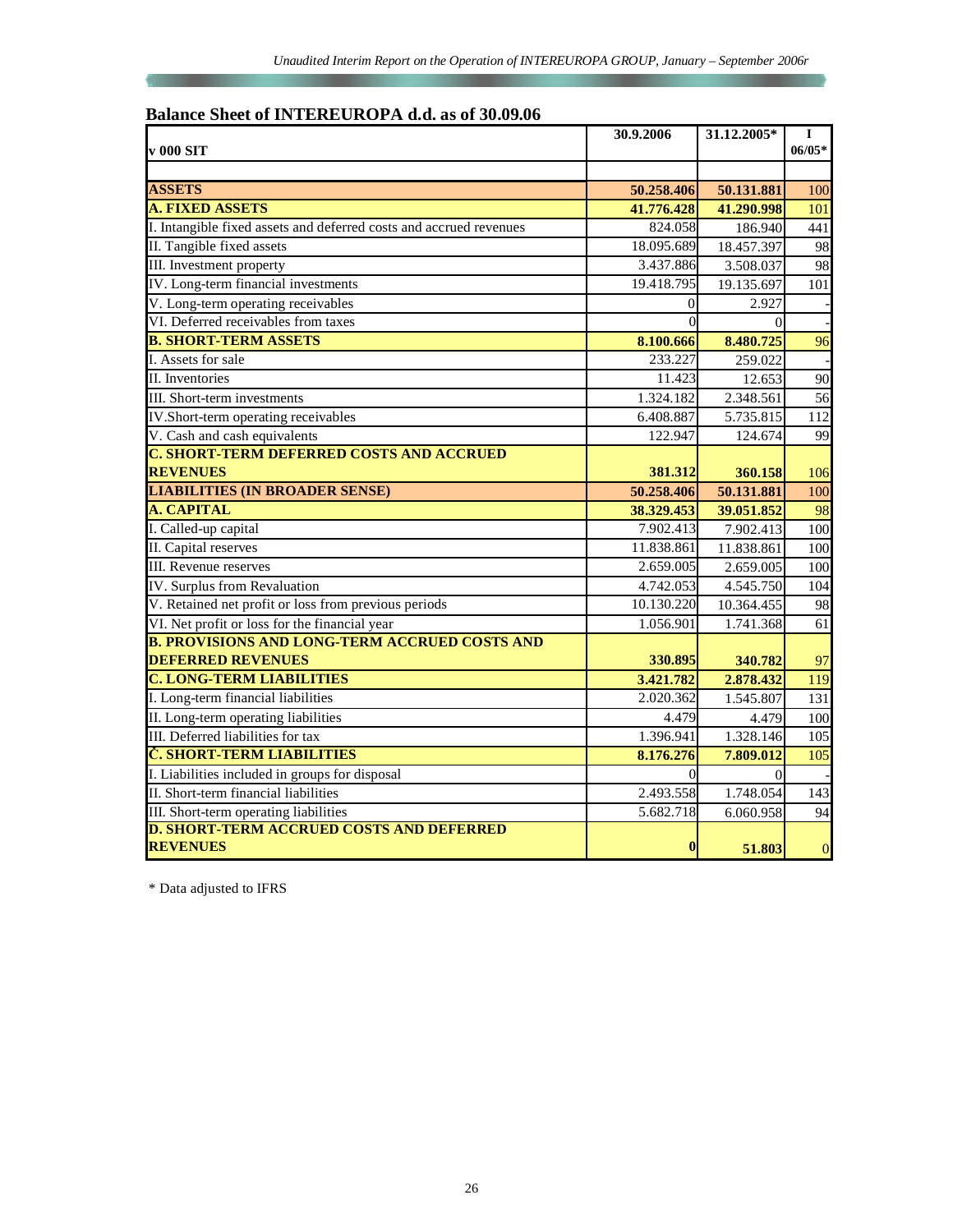## *NOTES TO FINANCIAL STATEMENTS OF THE PARENT COMPANY*

## **a. Notes to THE INCOME STATEMENT**

**Net Sales Revenues** amount to SIT 21,583,662 thousand. Compared to the first half-year 2005, these Revenues were by SIT 599,587 thousand above the last year's figure, while the cost of goods, materials and services were higher by 202,212 thousand.

**Other Operating Revenues** amount to SIT 288,991 thousand and comprise:

- Paid receivables for which the allowance was made in preceding years,
- Profit from the sale of tangible fixed assets,
- Other revenues.

In the item **Depreciation and Write-offs**, the depreciation costs were not essentially changed despite considerable disposals of tangible fixed assets over the last year, thanks to new investments in storage capacities.

Write-offs, and allowance for current assets came to SIT 150,908 thousand. A comparison with the Nine Months 2005 is aggravated due to a changed method of presenting the depreciation and writeoffs/-downs (last year, this item was presented in the offset amount between the newly made allowance and the receivables paid which were previously comprised in the allowance, whereas in the current reporting period the receivables paid are presented under Other operating revenues, and the newly made allowance is presented in the item Depreciation and Write-offs).

**Other operating expenses** amounting to SIT 209,730 thousand mainly comprise the expenses for the municipal land contributions.

The **Operating Profit** for the Nine Months came to SIT 553,270 thousand and was by 60,786 thousand higher than the comparable achievement last year.

**Financial revenues** exceeded the last year's figure by SIT 129,955 thousand. This increase can be attributed to higher profits made in the sale of financial investments.

The **Profit or loss from ordinary activities** came to SIT 1,374,304 thousand and is higher than last year by SIT 242,183 thousand.

Taking into account the expense for tax on corporate profit, the Parent Company of the Intereuropa Group generated the **Net Profit** of SIT 1,056,901 thousand, which exceeded the last year's figure by SIT 124,682 thousand.

## **b. Notes to the BALANCE SHEET**

## **ASSETS**

#### **LONG-TERM ASSETS**

**Long-term assets** stand for 83 % of all the assets and were higher by SIT 485,430, thanks to new investments in both the intangible and tangible fixed assets.

In the item **Long-term financial investments**, the long-term investments in the Group recorded the biggest rise (capital augmentation of the company Intereuropa Transport d.o.o., and the establishment of the new affiliate Intereuropa Kosova L.L.C.).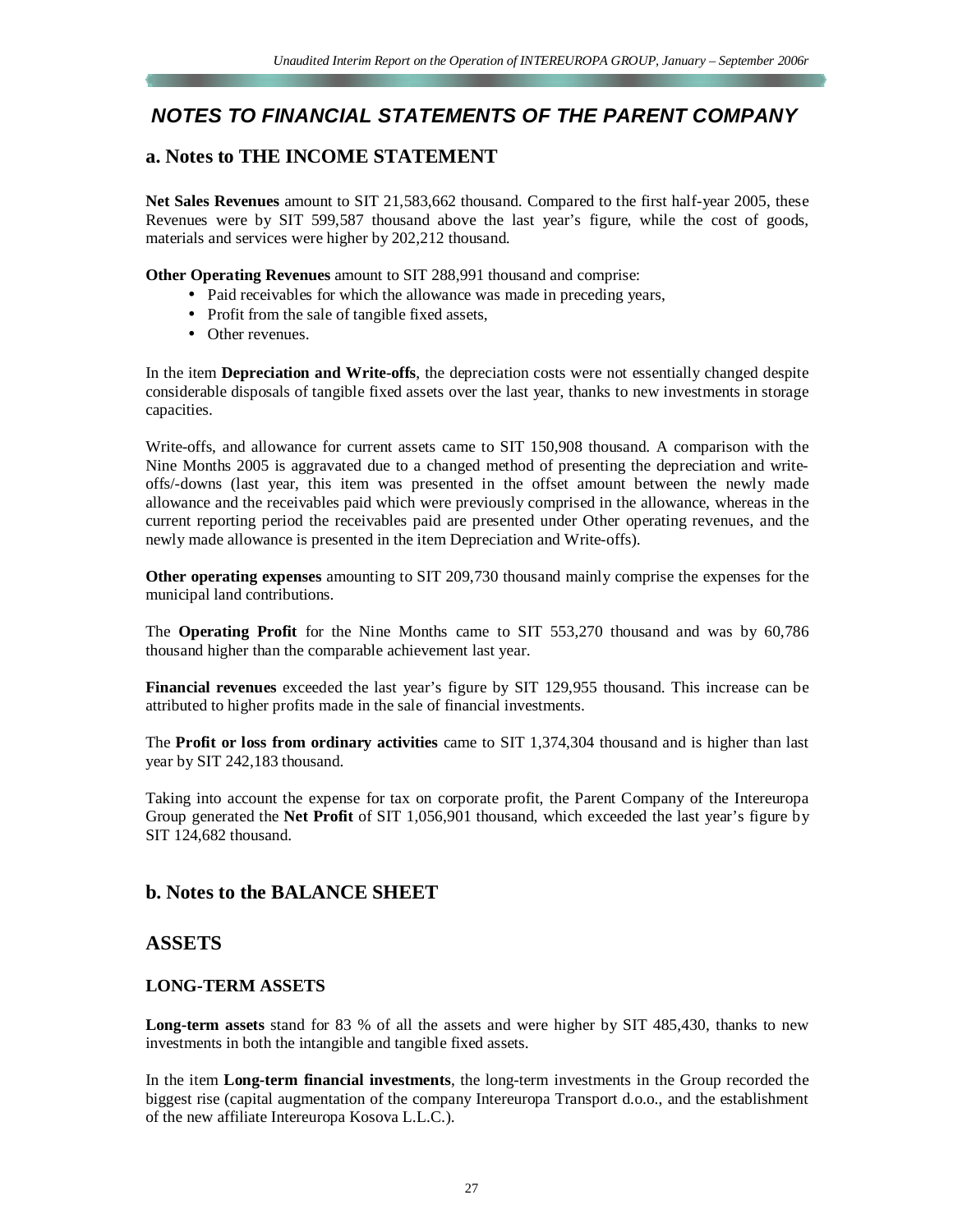#### **SHORT-TERM ASSETS**

**Assets held for sale** valued SIT 233,227 thousand represent the real property intended for sale. They are presented at the book value that is lower than the anticipated sales value, decreased by the anticipated selling costs.

**Short-term financial investments** amounting to SIT1,324,182 thousand mainly comprise the loans granted to group members (SIT 1,004,674 thousand). Compared to the balance as of 31 December 2005, they declined due to realization of bonds at maturity.

**Short-term operating receivables** valued SIT 408,887 thousand primarily comprise short-term trade receivables. Compared to the balance as of 31 December 2005, they went up by 12 %.

**Cash** amounts to SIT 122,947 thousand. It comprises the cash held in the bank accounts, call deposits, cash in hand and cash in transit.

#### **SHORT-TERM DEFERRED COSTS (EXPENSES) AND ACCRUED REVENUES**

As of 30.09.06, the Deferred costs and accrued revenues were presented in the amount of SIT 381,312 thousand. They mainly stand for short-term accrued revenues in the amount of direct costs incurred, which are expected to be covered.

## **LIABILITIES (IN BROADER SENSE)**

## **CAPITAL**

The **capital** expresses equity financing of the Company and is regarded as its liability to the owners. As of 30.09.06, it amounts to 76 % of all liabilities in broader sense, which reveals a high level of selffinancing.

The Company has got the authorized and unused capital of SIT 389,892 thousand, however, it does not have any repurchased own shares and other Group members do not own any of its own shares.

## **PROVISIONS & LONG-TERM ACCRUED COSTS AND DEFERRED REVENUES**

As of the Balance Sheet Date, the Company had SIT 330,895 thousand of unused long-term provisions and Accrued Costs and deferred revenues. The prevailing part is the provisions for pensions and other obligations.

## **LONG-TERM OBLIGATIONS**

As of the Balance Sheet Date, the **long-term financial liabilities** are stated at SIT 2,020,362 thousand. They mainly represent long-term loans taken from banks.

The prevalent part of **Deferred tax liabilities** of SIT 1,396,941 thousand can be attributed to the revaluation of financial investments to the fair value.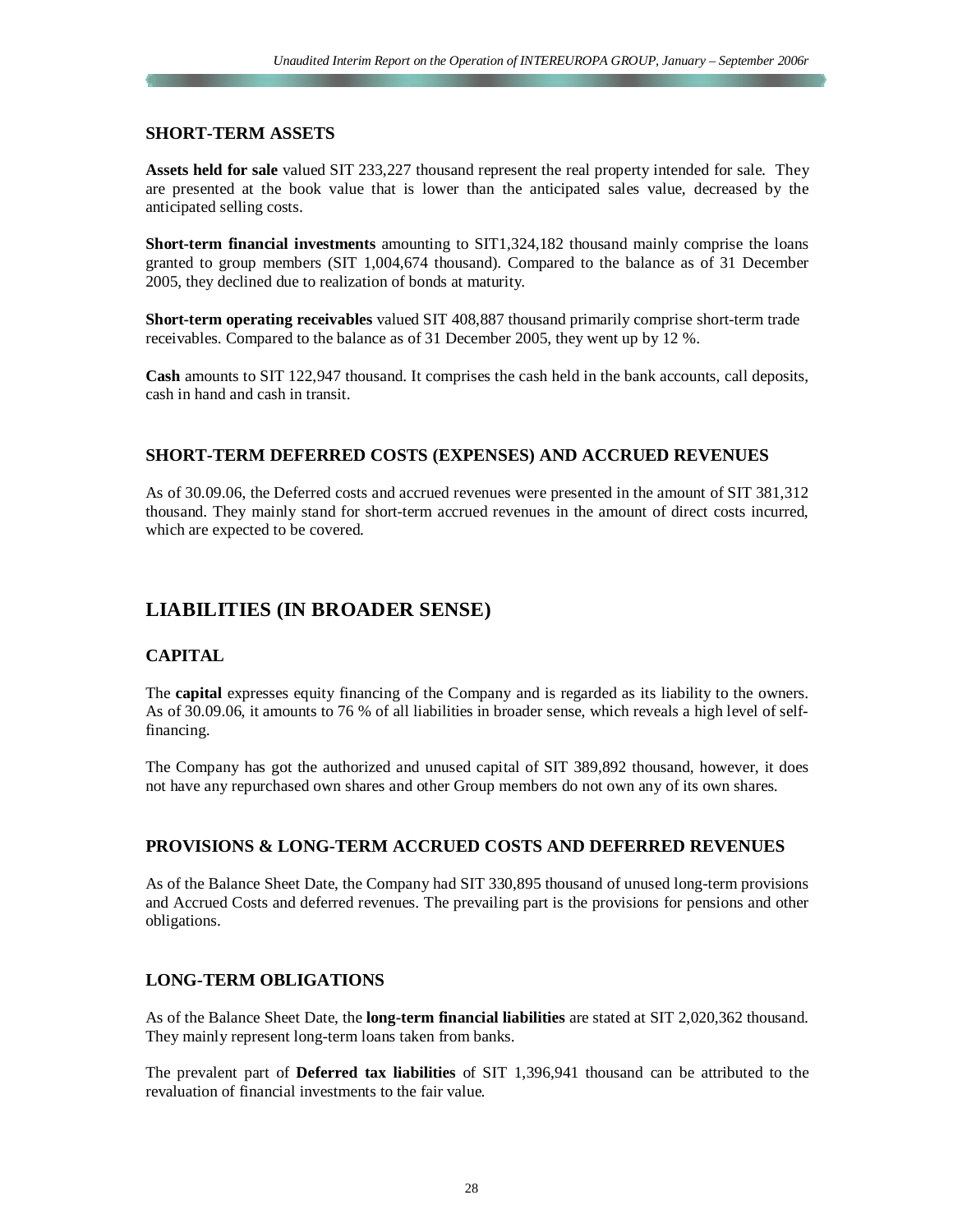## **SHORT-TERM LIABILITIES**

**Short-term financial liabilities** amount to SIT 2,493,558 thousand and consist of short-term credit facilities with domestic banks to maintain the current liquidity.

The **Short-term operating liabilities** amount to SIT 5,682,718 thousand and were 6 % lower than at the comparable Balance Sheet Date a year ago.